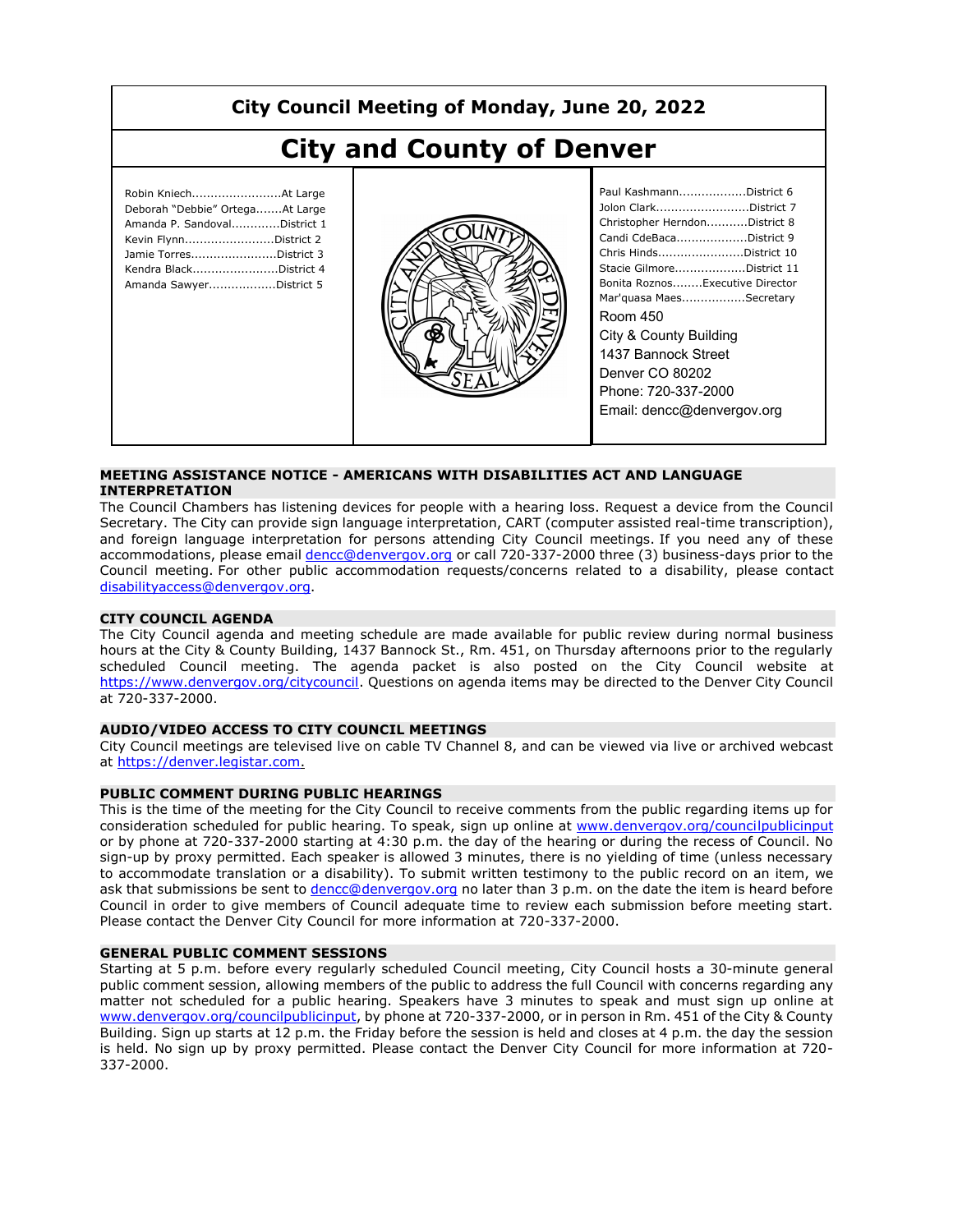### **PLEDGE OF ALLEGIANCE**

#### **LAND ACKNOWLEDGEMENT**

**ROLL CALL**

#### **APPROVAL OF THE MINUTES**

22-0722 [Minutes of Monday, June 6, 2022](http://denver.legistar.com/gateway.aspx?m=l&id=/matter.aspx?key=21789)

22-0740 [Minutes of Monday, June 13, 2022](http://denver.legistar.com/gateway.aspx?m=l&id=/matter.aspx?key=21807)

#### **COUNCIL ANNOUNCEMENTS**

#### **PRESENTATIONS**

#### **COMMUNICATIONS**

22-0721 A letter dated June 3, 2022, from Brendan J. Hanlon, Manager of Finance, [notifying City Council of the Department of Finance's intent to issue Airport System](http://denver.legistar.com/gateway.aspx?m=l&id=/matter.aspx?key=21788)  Revenue Bonds, Series 2022, for and on behalf of its Department of Aviation, in an amount not to exceed \$1.8 billion.

#### **PROCLAMATIONS**

22-0742 [Mile High Youth Corps Day.](http://denver.legistar.com/gateway.aspx?m=l&id=/matter.aspx?key=21809)

**Sponsor** Torres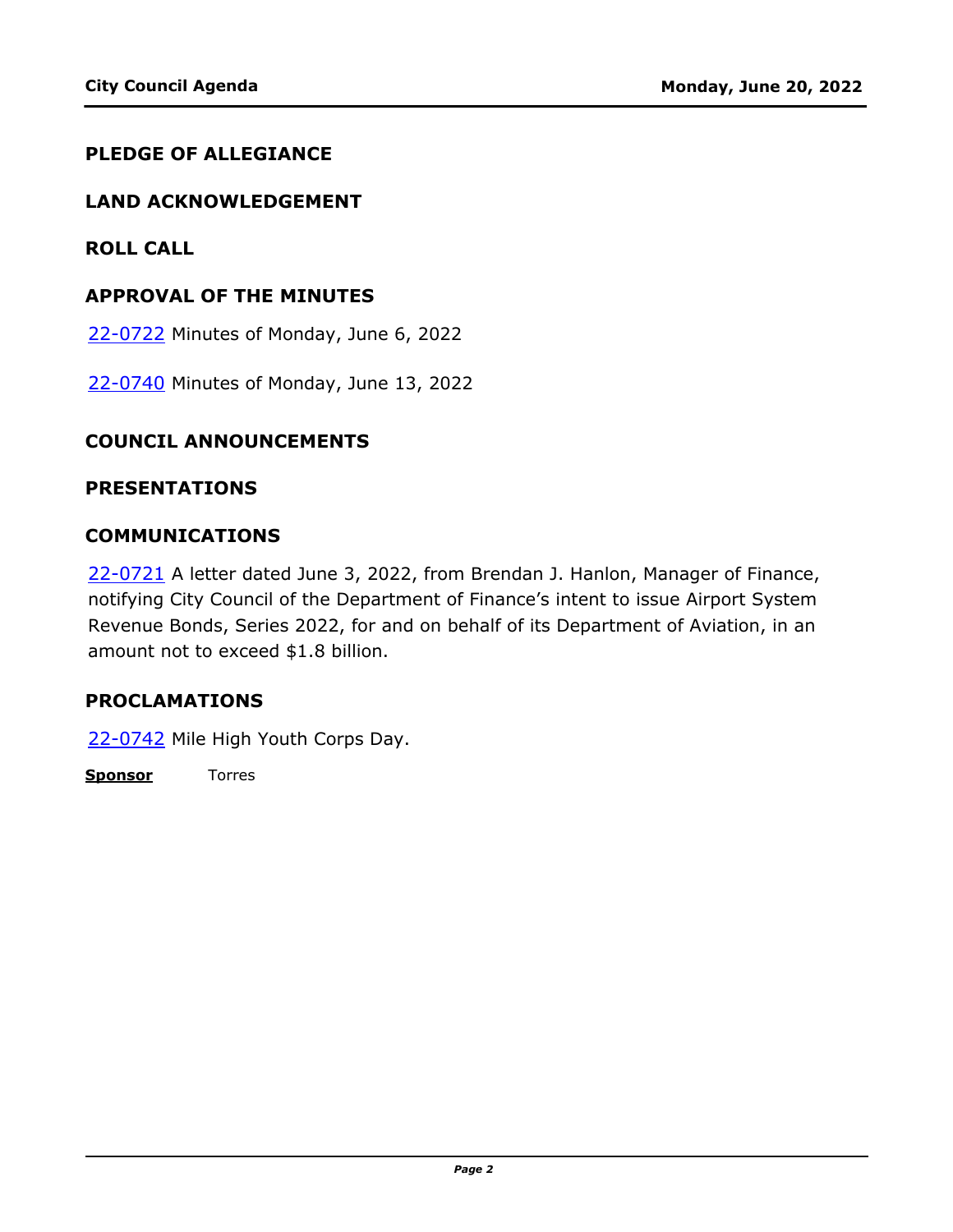### **RESOLUTIONS**

#### **Business, Arts, Workforce, & Aviation Services Committee**

# 22-0630 **A resolution approving a proposed Master Purchase Order between the City and County of Denver and Summit Laboratories, Incorporated concerning the purchase of HVAC water treatment and monitoring services at Denver International Airport.**

Approves a Master Purchase Order with Summit Laboratories, Incorporated for \$900,000 and two (2) years, with three (3) one-year options for renewal, to purchase HVAC water treatment and monitoring services at Denver International [Airport in Council District 11 \(SC-00006890\). The last regularly scheduled Council](http://denver.legistar.com/gateway.aspx?m=l&id=/matter.aspx?key=21697)  meeting within the 30-day review period is on 6-27-22. The Committee approved filing this item at its meeting on 6-1-22.

# 22-0640 **A resolution approving a proposed Lease Agreement between the City and County of Denver and Oak Leaf Solar 56, LLC concerning construction of a solar array at Denver International Airport.**

[Approves a ground lease agreement with Oak Leaf Solar 56, LLC for \\$1,463,785 and](http://denver.legistar.com/gateway.aspx?m=l&id=/matter.aspx?key=21707)  through 12-31-49 for use of approximately 64 acres to construct a solar array at Denver International Airport in Council District 11 (202262383). The last regularly scheduled Council meeting within the 30-day review period is on 6-27-22. The Committee approved filing this item at its meeting on 6-1-22.

# 22-0641 **A resolution approving a proposed Power Purchase Agreement between the City and County of Denver and Oak Leaf Solar 56, LLC concerning purchasing electricity from a solar array to be built at Denver International Airport.**

Approves a Power Purchase Agreement with Oak Leaf Solar 56, LLC for \$26,921,860 [and through 12-31-49 to purchase electricity from a solar array to be built at Denver](http://denver.legistar.com/gateway.aspx?m=l&id=/matter.aspx?key=21708)  International Airport in Council District 11 (202262492). The last regularly scheduled Council meeting within the 30-day review period is on 6-27-22. The Committee approved filing this item at its meeting on 6-1-22.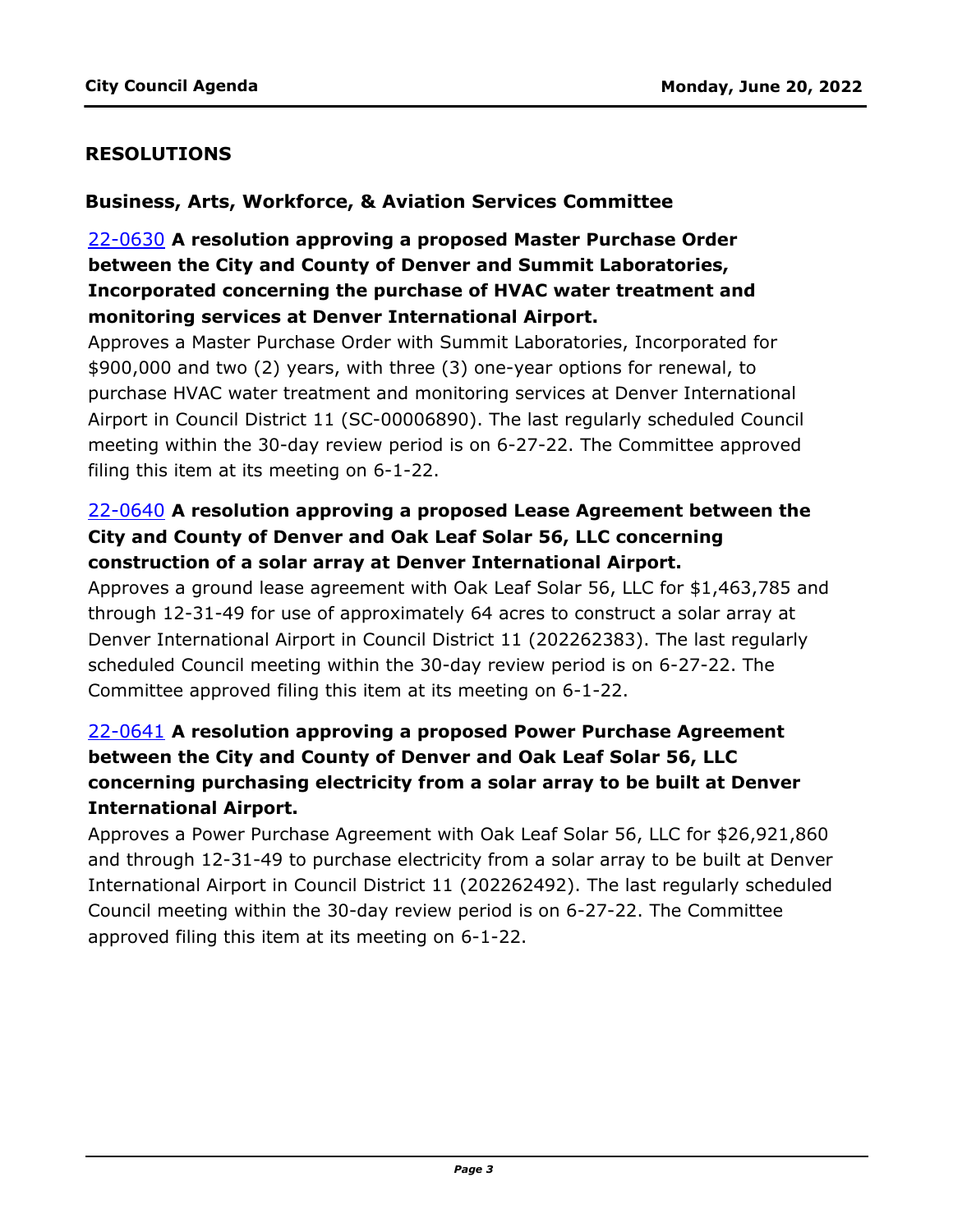# 22-0664 **A resolution approving a proposed First Amendment between the City and County of Denver and Earth Services & Abatement, LLC concerning continued maintenance of grease and sand pretreatment devices and associated drain lines servicing common use waste lines at Denver International Airport.**

Amends a contract with Earth Services & Abatement, LLC by adding \$2.4 million for a new total of \$3,408,966 for continued maintenance of grease and sand pretreatment devices and associated drain lines servicing common use waste lines at Denver International Airport in Council District 11. No change to contract duration [\(202160626\). The last regularly scheduled Council meeting within the 30-day review](http://denver.legistar.com/gateway.aspx?m=l&id=/matter.aspx?key=21731)  period is on 7-11-22. The Committee approved filing this item at its meeting on 6-8-22.

# 22-0665 **A resolution approving a proposed Contract between the City and County of Denver and Materna IPS USA Corp. concerning the Common Use Terminal Equipment (CUTE) System and to migrate the infrastructure from an on-premises to a cloud-based solution at Denver International Airport.**

Approves a contract with Materna IPS USA Corp. for \$2,951,038.04 and five (5) years to provide the Common Use Terminal Equipment (CUTE) System and migrate the infrastructure from an on-premises to a cloud-based solution at Denver [International Airport in Council District 11 \(202158763\). The last regularly scheduled](http://denver.legistar.com/gateway.aspx?m=l&id=/matter.aspx?key=21732)  Council meeting within the 30-day review period is on 7-11-22. The Committee approved filing this item at its meeting on 6-8-22.

# 22-0666 **A resolution approving a proposed Purchase Order between the City and County of Denver and Dabico Airport Solutions, Incorporated concerning the purchase of fifty-eight (58) bridge mounted ground power units for use at Concourses A, B & C at Denver International Airport.**

Approves a Purchase Order with Dabico Airport Solutions, Incorporated for \$1,332,825.50 for the purchase of fifty-eight (58) bridge mounted ground power units for use at Concourses A, B & C at Denver International Airport in Council [District 11 \(PO-00116087\). The last regularly scheduled Council meeting within the](http://denver.legistar.com/gateway.aspx?m=l&id=/matter.aspx?key=21733)  30-day review period is on 7-11-22. The Committee approved filing this item at its meeting on 6-8-22.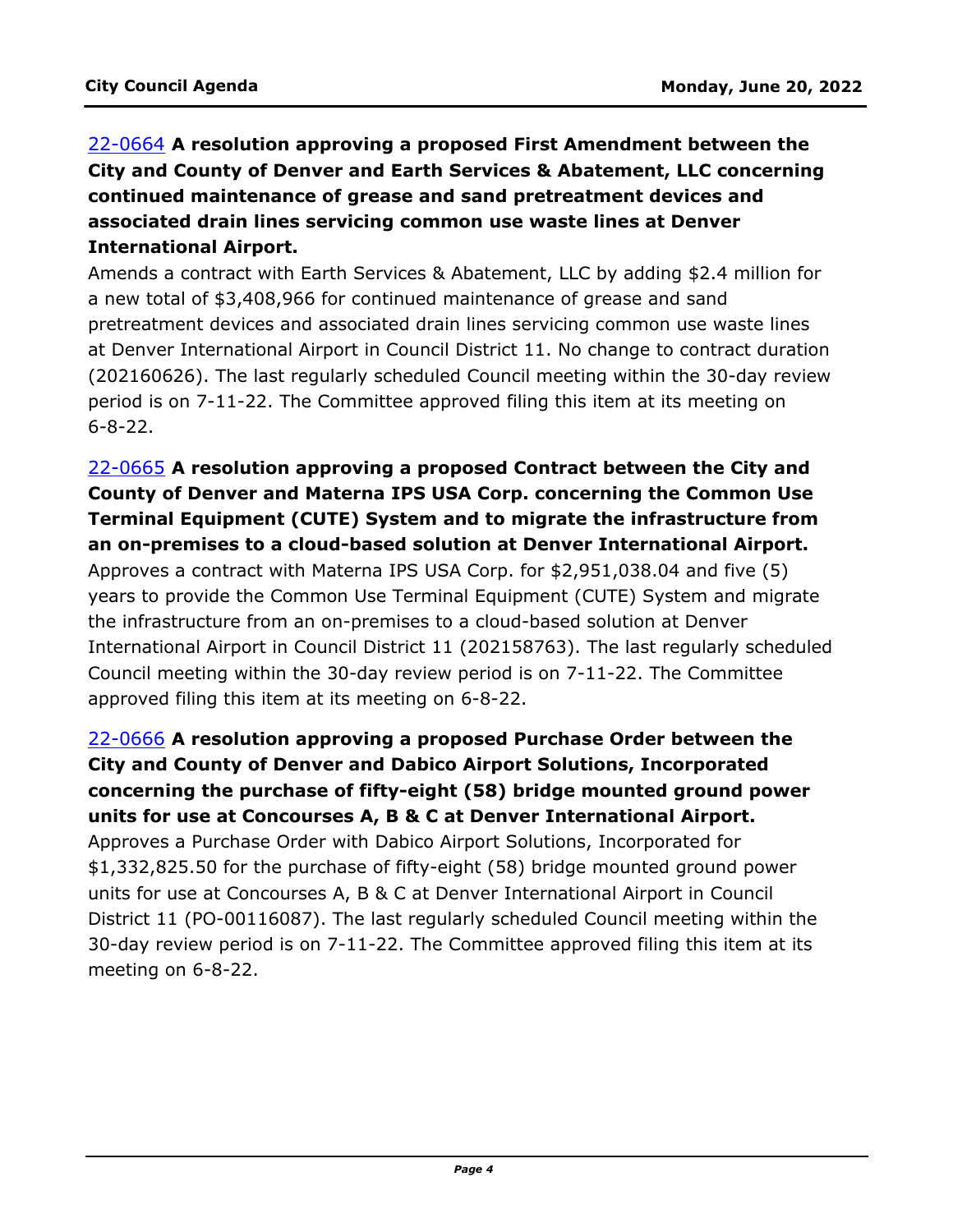### **Finance & Governance Committee**

# 22-0557 **A resolution approving a proposed Sixth Amendment to Emergency Occupancy Agreement between the City and County of Denver and JBK Hotels, LLC to provide temporary housing for individuals experiencing homelessness during the COVID-19 health crisis.**

Amends an occupancy agreement with JBK Hotels, LLC doing business as Aloft, by [adding \\$2,447,200 for a new total of \\$13,267,500 and six \(6\) months for a new end](http://denver.legistar.com/gateway.aspx?m=l&id=/matter.aspx?key=21624)  date of 12-31-22 to provide 140 rooms to people experiencing homelessness during the COVID-19 crisis, in Council District 9 (FINAN-202262777). The last regularly scheduled Council meeting within the 30-day review period is on 6-27-22. The Committee approved filing this item at its meeting on 5-24-22. Councilmember Ortega called this item out at the 6-6-22 meeting for a one-week postponement to 6-13-22.

# 22-0558 **A resolution approving a proposed Sixth Amendatory Agreement between the City and County of Denver and JBK Hotels, LLC to provide meal services at a hotel for individuals experiencing homelessness during the COVID-19 health crisis.**

Amends a food service agreement with JBK Hotels, LLC, doing business as Aloft, by adding \$644,000 for a new total of \$3,339,700 and six (6) months for a new end date of 12-31-22 to provide food services to those people experiencing homelessness during the COVID 19 crisis staying at a hotel in Council District 9 [\(FINAN-202262776\). The last regularly scheduled Council meeting within the 30-day](http://denver.legistar.com/gateway.aspx?m=l&id=/matter.aspx?key=21625)  review period is on 6-27-22. The Committee approved filing this item at its meeting on 5-24-22. Councilmember Ortega called this item out at the 6-6-22 meeting for a one-week postponement to 6-13-22.

# 22-0635 **A resolution approving the Mayor's appointment to the Tourism Improvement District Board of Directors.**

[Approves the Mayoral appointment of Amanda Parsons to the Tourism Improvement](http://denver.legistar.com/gateway.aspx?m=l&id=/matter.aspx?key=21702)  District Board of Directors for a term effective immediately and expiring 8-31-23, or until a successor is duly appointed. The Committee approved filing this item at its meeting on 5-31-22.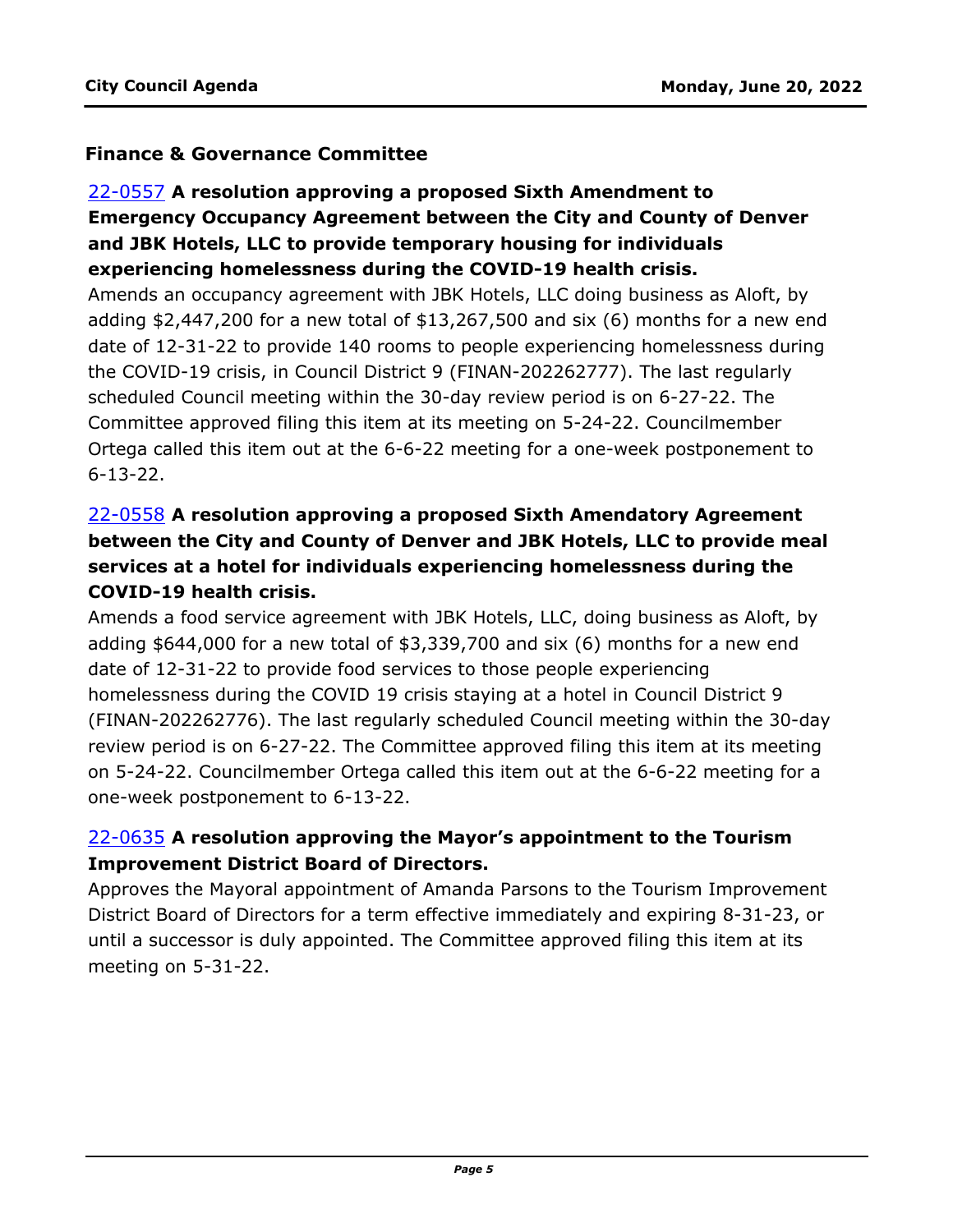# 22-0636 **A resolution approving the Mayor's reappointments to the Prosperity Denver Fund (formerly known as the Denver College Success Corporation) Board of Directors.**

Approves the Mayoral reappointments of Angela Cobain and Stephen Kurtz to the Prosperity Denver Fund (formerly known as the Denver College Success [Corporation\) Board of Directors for terms effective immediately and expiring 5-1-25,](http://denver.legistar.com/gateway.aspx?m=l&id=/matter.aspx?key=21703)  or until a successor is duly appointed. The Committee approved filing this item at its meeting on 5-31-22.

# 22-0652 **A resolution approving a proposed Master Purchase Order between the City and County of Denver and Western Paper Distributors, Inc. by changing the vendor name to Imperial Bag & Paper Company LLC, doing business as Western Paper Distributors and for janitorial supplies for City facilities.**

[Amends a Master Purchase Order with Western Paper Distributors, Inc., by changing](http://denver.legistar.com/gateway.aspx?m=l&id=/matter.aspx?key=21719)  the vendor name to Imperial Bag & Paper Company LLC, doing business as Western Paper Distributors and adding one year for a new end date of 7-31-2023 for janitorial supplies for City facilities, citywide. No change to Master Purchase Order amount (SC-00006922). The last regularly scheduled Council meeting within the 30-day review period is on 7-11-22. The Committee approved filing this item at its meeting on 6-7-22.

### 22-0658 **A resolution to set a public hearing before City Council on the Second Amended Service Plan for the Southeast Public Improvement Metropolitan District.**

[Sets a public hearing before City Council on 7-11-22 on the Second Amended Service](http://denver.legistar.com/gateway.aspx?m=l&id=/matter.aspx?key=21725)  Plan for the Southeast Public Improvement Metropolitan District in Council District 4. The Committee approved filing this item at its meeting on 6-7-22.

# 22-0661 **A resolution approving a proposed Amendatory Agreement between the City and County of Denver and JPMorgan Chase Bank, N.A. to purchase Energy Conservation Measure Equipment.**

Amends the lease purchase agreement with JP Morgan Chase Bank, N.A. for energy conservation measure equipment to address required administrative changes in the escrow agreement and Acceptance Certificates. No change to lease purchase [agreement duration or amount \(FINAN-202161239-00\). The last regularly scheduled](http://denver.legistar.com/gateway.aspx?m=l&id=/matter.aspx?key=21728)  Council meeting within the 30-day review period is on 7-11-22. The Committee approved filing this item at its meeting on 6-7-22.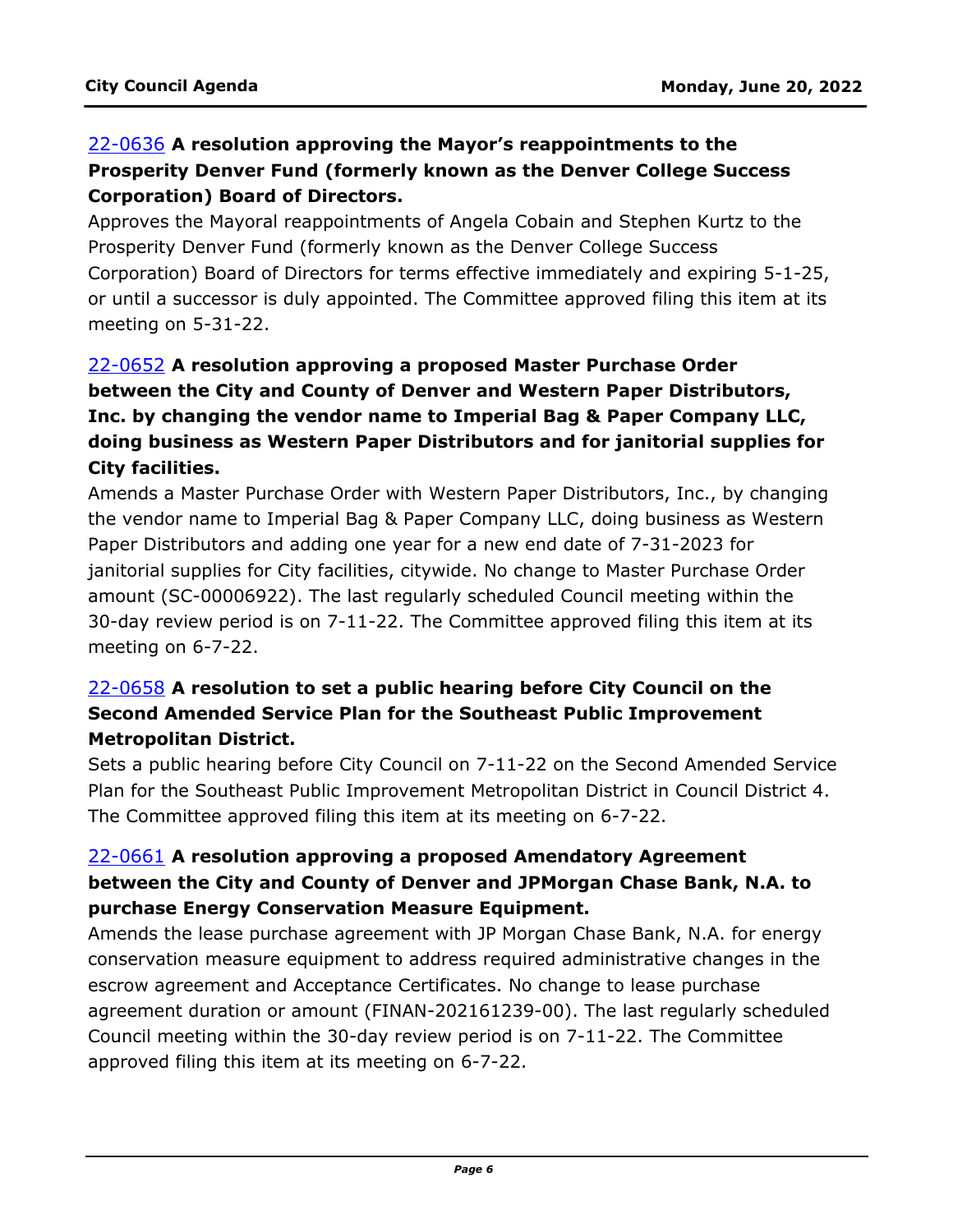# 22-0662 **A resolution approving a proposed Amendatory Agreement between the City and County of Denver and McKinstry Essention, LLC for services related to the purchase of energy conservation measure equipment for various City-owned buildings.**

Amends the Energy Performance Agreement with McKinstry Essention, LLC to add [one \(1\) year for a new end date of 12-31-2026 and to change the term and payment](http://denver.legistar.com/gateway.aspx?m=l&id=/matter.aspx?key=21729)  structure for the implementation of energy conservation measures at City buildings. No change to agreement amount (GENRL-202263189-02). The last regularly scheduled Council meeting within the 30-day review period is on 7-11-22. The Committee approved filing this item at its meeting on 6-7-22.

# 22-0663 **A resolution approving a proposed Amendatory Agreement between the City and County of Denver and Ameresco, Inc. for services related to the purchase of energy conservation measure equipment for various City-owned buildings.**

Amends the Energy Performance Agreement with Ameresco, Inc. to change the scope of work related to the implementation of energy conservation measures at [City buildings. No change to agreement length or amount \(GENRL-202263188-01\).](http://denver.legistar.com/gateway.aspx?m=l&id=/matter.aspx?key=21730)  The last regularly scheduled Council meeting within the 30-day review period is on 7-11-22. The Committee approved filing this item at its meeting on 6-7-22.

# 22-0684 **A resolution approving a proposed Third Amendatory Agreement with Base Tactical Disaster Recovery Inc., to continue providing consulting services and management of the City and County of Denver's FEMA claim related to the COVID-19 Pandemic, citywide.**

[Amends an agreement with Base Tactical Disaster Recovery Inc. by adding \\$697,084](http://denver.legistar.com/gateway.aspx?m=l&id=/matter.aspx?key=21751)  for a new contract total of \$2,311,538 and one year for a new end date of 12-31-23 to continue providing consulting services and management of the City and County of Denver's FEMA claim related to the COVID-19 Pandemic, citywide

(FINAN-202263300). The last regularly scheduled Council meeting within the 30-day review period is on 7-11-22. The Committee approved filing this item at its meeting on 6-7-22.

# 22-0687 **A resolution approving the City Council reappointment of Councilman Christopher Herndon to the Denver College Success Corporation.**

[Approving the City Council reappointment of Councilman Christopher Herndon to the](http://denver.legistar.com/gateway.aspx?m=l&id=/matter.aspx?key=21754)  Denver College Success Corporation. The Committee approved filing this item at its meeting on 6-7-22.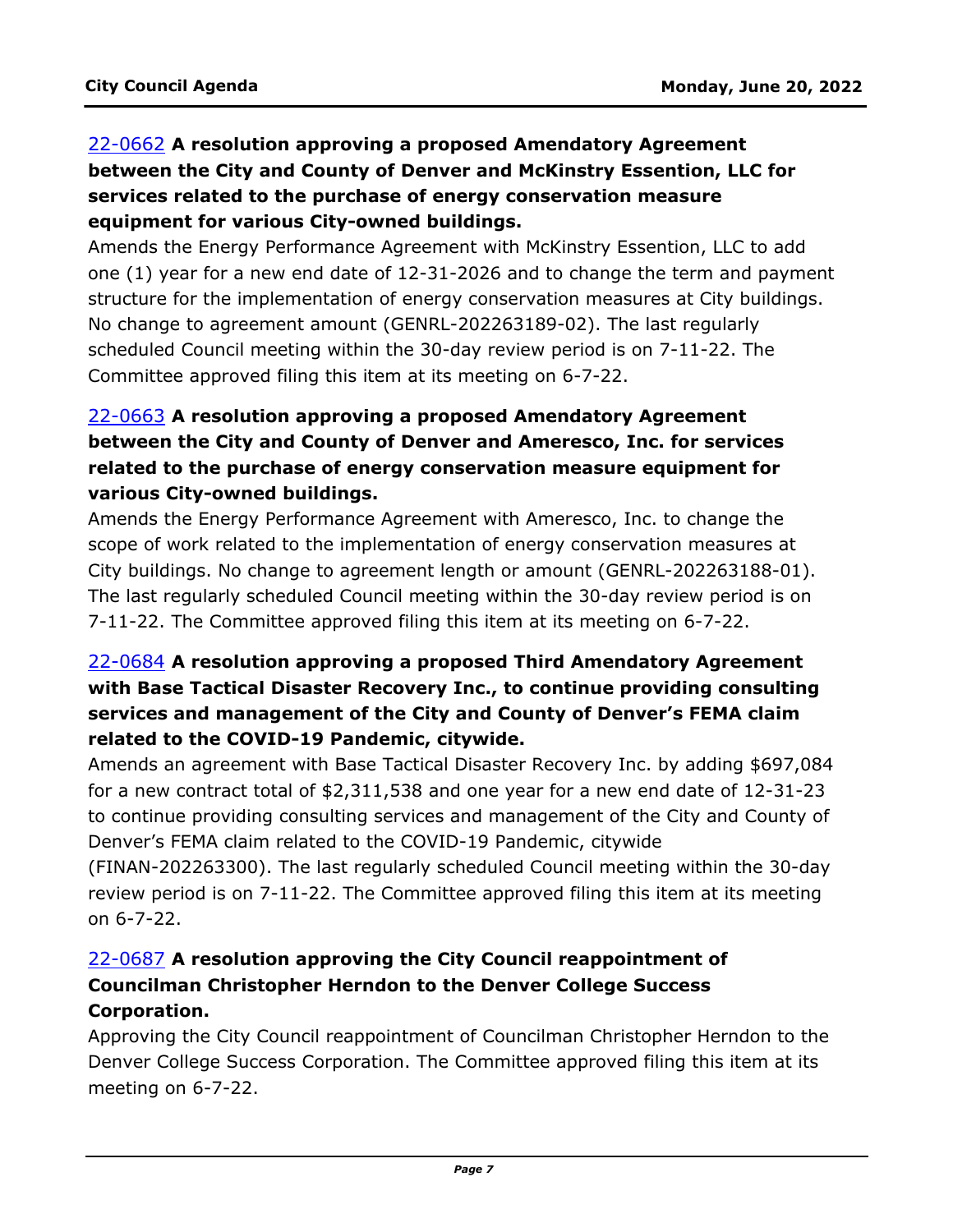### **Land Use, Transportation & Infrastructure Committee**

# 22-0629 **A resolution approving a proposed Amendatory Agreement between the City and County of Denver and Brannan Construction Company to continue implementation of the wastewater infrastructure improvement program.**

Amends a contract with Brannan Construction Company by adding 9 months for a [new end date of 2-1-23 to continue implementation of the wastewater infrastructure](http://denver.legistar.com/gateway.aspx?m=l&id=/matter.aspx?key=21696)  improvement program while the procurement process for a new contract for this program occurs. No change to the contract amount or scope (201947926). The Committee approved filing this item at its meeting on 5-31-22.

# 22-0639 **A resolution approving a proposed Agreement between the City and County of Denver and Denver Urban Gardens for a cooperative agreement to operate and manage community gardens within Denver Parks, citywide.**

Approves a cooperative agreement with Denver Urban Gardens (DUG) for 5-years to operate and manage community gardens within Denver Parks, citywide [\(202159010\). The last regularly scheduled Council meeting within the 30-day review](http://denver.legistar.com/gateway.aspx?m=l&id=/matter.aspx?key=21706)  period is on 6-27-22. The Committee approved filing this item at its meeting on 5-31-22.

# 22-0647 **A resolution granting a revocable permit to Amanda Strauss and William Benet, to encroach into the right-of-way at 505 East 5th Avenue.**

Grants a revocable permit, subject to certain terms and conditions, to Amanda Strauss and William Benet, their successors and assigns, to encroach into the [right-of-way for 242 square feet with a two-foot concrete retaining wall and four-foot](http://denver.legistar.com/gateway.aspx?m=l&id=/matter.aspx?key=21714)  wood fence along East 5th Avenue and North Pennsylvania Street at 505 East 5th Avenue, located in Council District 10. The Committee approved filing this item at its meeting on 5-31-22.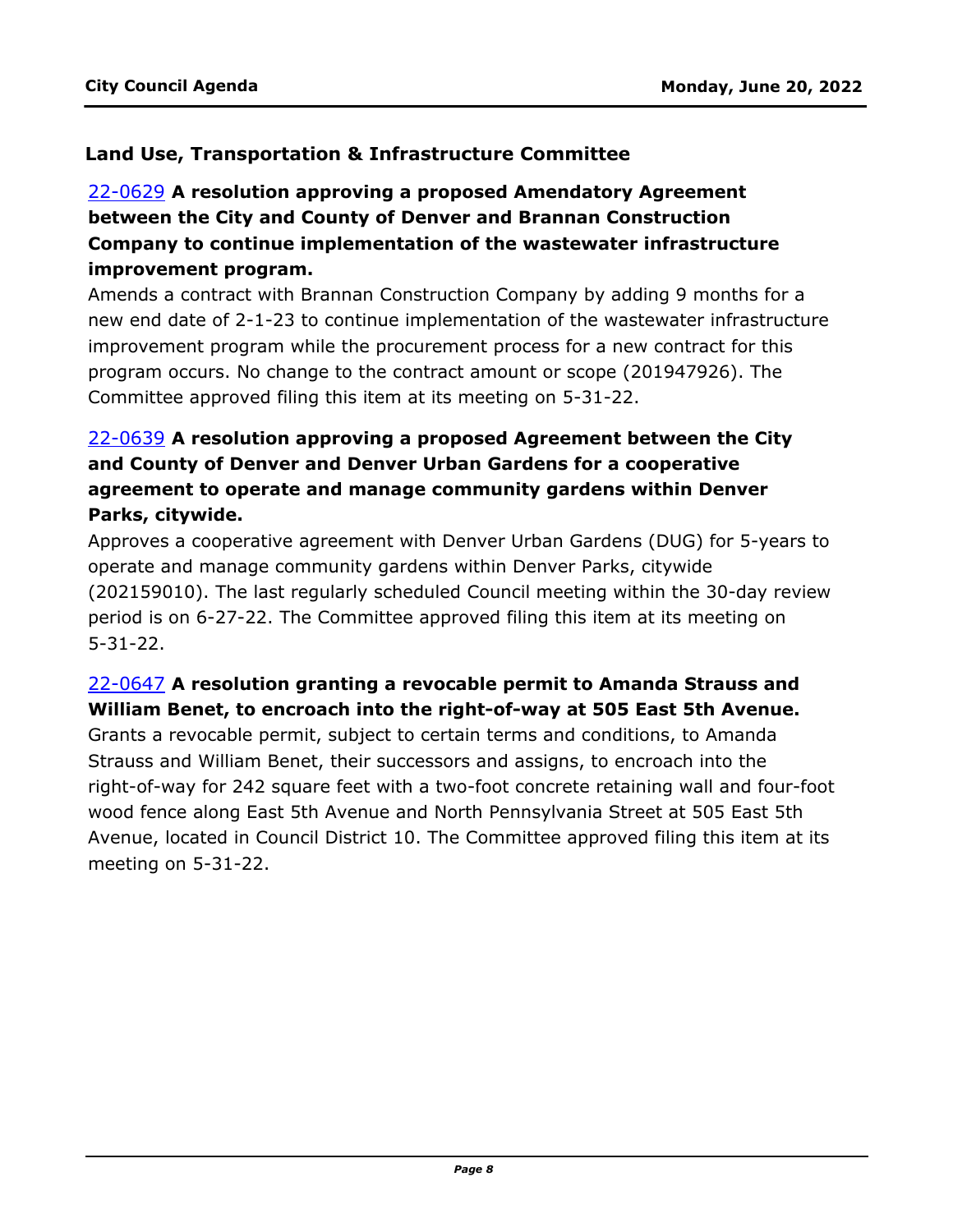# 22-0668 **A resolution approving a proposed Agreement with Environmental Learning for Kids (ELK) to provide environmental education programming and stewardship opportunities for the community, and to manage, operate, and maintain the Education Center and adjacent outdoor open space area at Montbello Open Space Park located at 12680 East Albrook Drive.** Approves a cooperative agreement with Environmental Learning for Kids (ELK) for twenty (20) years to provide environmental educational programming and stewardship opportunities for the community, and to manage, operate, and maintain the Education Center and adjacent outdoor open space area at Montbello Open Space Park located at 12680 East Albrook Drive in Council District 8 [\(PARKS-202263429\). The last regularly scheduled Council meeting within the 30-day](http://denver.legistar.com/gateway.aspx?m=l&id=/matter.aspx?key=21735)  review period is on 7-11-22. The Committee approved filing this item at its meeting on 6-7-22.

# 22-0669 **A resolution laying out, opening and establishing as part of the City street system a parcel of land as a public alley bounded by North Julian Street, West 25th Avenue, North Irving Street, and West 24th Avenue.**

Dedicates a parcel of land as public right-of-way as public alley, bounded by North Julian Street, West 25th Avenue, North Irving Street, and West 24th Avenue in [Council District 1. The Committee approved filing this item at its meeting on 6-7-22.](http://denver.legistar.com/gateway.aspx?m=l&id=/matter.aspx?key=21736) 

# 22-0670 **A resolution laying out, opening and establishing as part of the City street system a parcel of land as South Birch Street located near the intersection of South Birch Street and East Arkansas Avenue.**

Dedicates a parcel of land as public right-of-way, as South Birch Street, located at [the intersection of South Birch Street and East Arkansas Avenue in Council District 6.](http://denver.legistar.com/gateway.aspx?m=l&id=/matter.aspx?key=21737)  The Committee approved filing this item at its meeting on 6-7-22.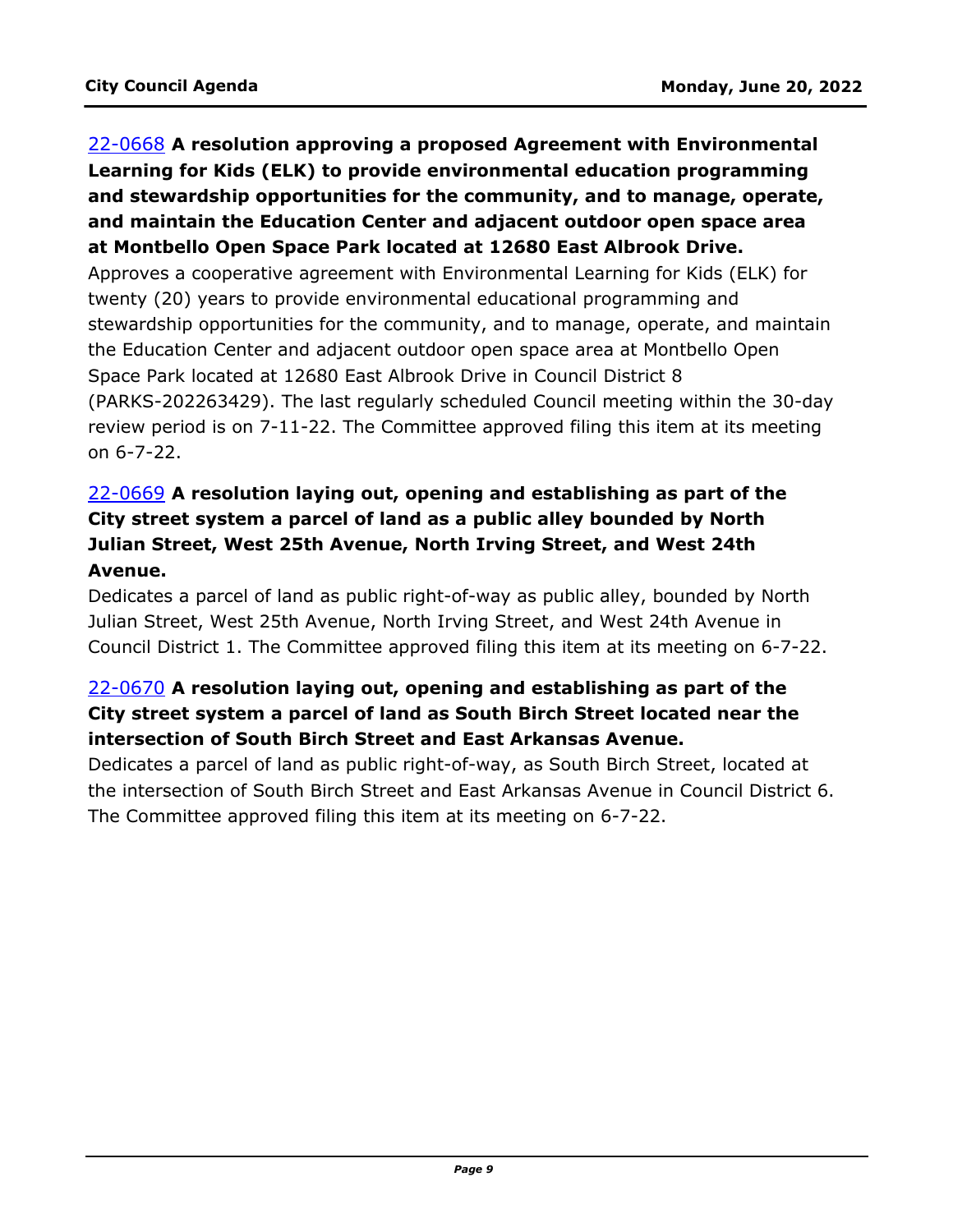22-0671 **A resolution laying out, opening and establishing as part of the City street system parcels of land as: 1) 40th Street, located near the intersection of 40th Street and Blake Street; 2) Public Alley, bounded by East 38th Avenue, North Franklin Street, East 39th Avenue, and North Gilpin Street; 3) Public Alley, bounded by East 38th Avenue, North Franklin Street, East 39th Avenue, and North Gilpin Street; 4) Public Alley, bounded by East 38th Avenue, North Gilpin Street, East 39th Avenue, and North Williams Street; 5) Public Alley, bounded by East 38th Avenue, North Gilpin Street, East 39th Avenue, and North Williams Street; 6) Public Alley, bounded by East 38th Avenue, North Williams Street, East 39th Avenue, and North High Street; 7) Public Alley, bounded by East 38th Avenue, North Williams Street, East 39th Avenue, and North High Street; 8) Public Alley, bounded by East 39th Avenue, North Williams Street, East 40th Avenue, and North High Street; 9) Public Alley, bounded by East 39th Avenue, North Williams Street, East 40th Avenue, and North High Street; 10) Public Alley, bounded by East 39th Avenue, North High Street, East 40th Avenue, and North Race Street; 11) East 39th Avenue, located near the intersection North York Street and East 39th Avenue; and 12) North Monroe Street, located near the intersection of East 40th Avenue and North Monroe Street.**

Dedicates a portion of twelve parcels of land as public right-of-way as 1) 40th Street, located near the intersection of 40th Street and Blake Street, 2) public alley, bounded by East 38th Avenue, North Franklin Street, East 39th Avenue, and North Gilpin Street, 3) public alley, bounded by East 38th Avenue, North Franklin Street, East 39th Avenue, and North Gilpin Street, 4) public alley, bounded by East 38th Avenue, North Gilpin Street, East 39th Avenue, and North Williams Street, 5) public alley, bounded by East 38th Avenue, North Gilpin Street, East 39th Avenue, and North Williams Street, 6) public alley, bounded by East 38th Avenue, North Williams Street, East 39th Avenue, and North High Street, 7) public alley, bounded by East 38th Avenue, North Williams Street, East 39th Avenue, and North High Street, 8) [public alley, bounded by East 39th Avenue, North Williams Street, East 40th Avenue,](http://denver.legistar.com/gateway.aspx?m=l&id=/matter.aspx?key=21738)  and North High Street, 9) public alley, bounded by East 39th Avenue, North Williams Street, East 40th Avenue, and North High Street, 10) public alley, bounded by East 39th Avenue, North High Street, East 40th Avenue, and North Race Street, 11) East 39th Avenue, located near the intersection North York Street, East 39th Avenue 12) North Monroe Street, located near the intersection of East 40th Avenue, and North Monroe Street, located in Council District 9. The Committee approved filing this item at its meeting on 6-7-22.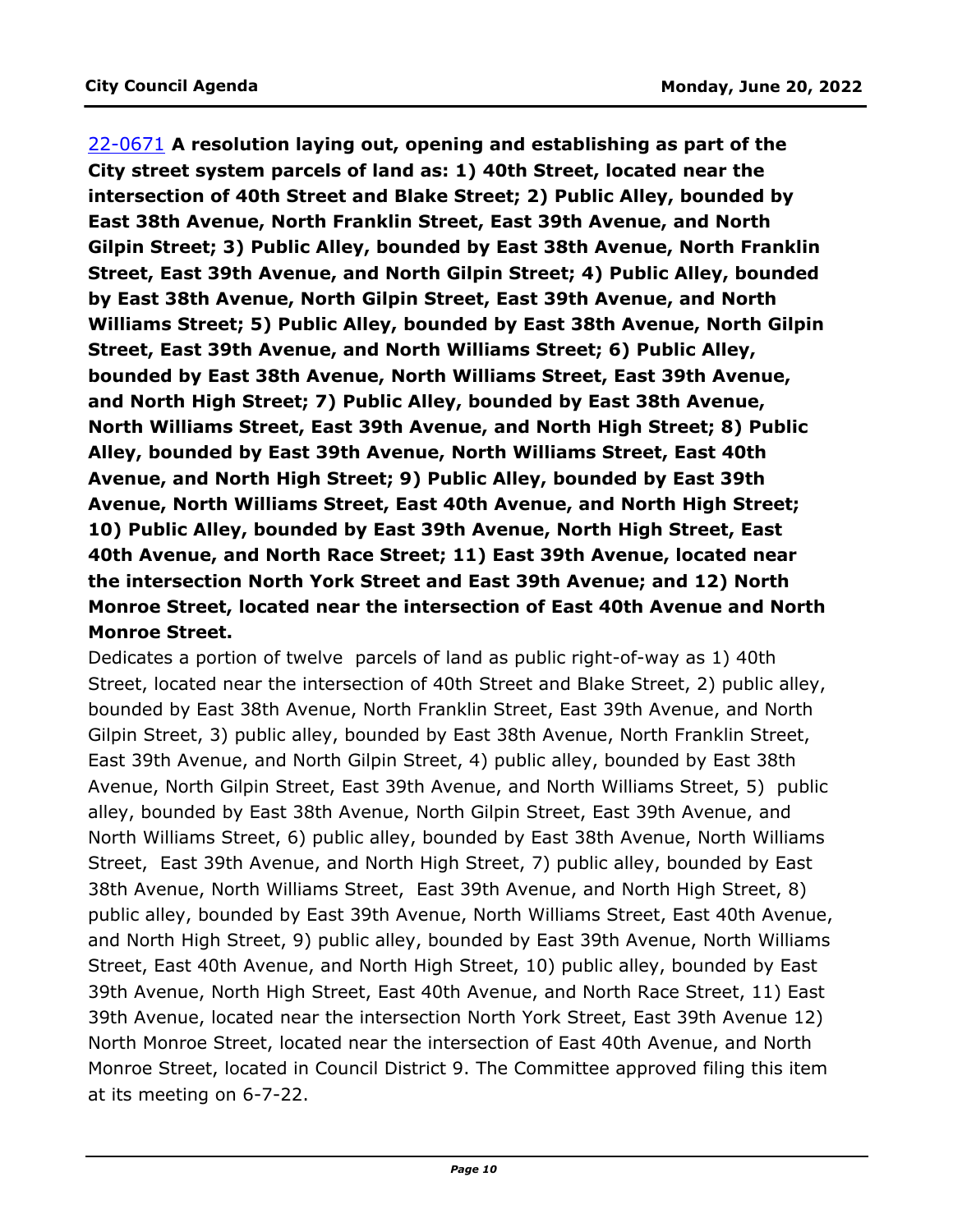# 22-0672 **A resolution laying out, opening and establishing as part of the City street system a parcel of land as a public alley bounded by North Fillmore Street, East 2nd Avenue, North Detroit Street, and East 3rd Avenue.**

[Dedicates a parcel of land as public right-of-way as public alley, bounded by North](http://denver.legistar.com/gateway.aspx?m=l&id=/matter.aspx?key=21739)  Fillmore Street, East 2nd Avenue, North Detroit Street, and East 3rd Avenue in Council District 10. The Committee approved filing this item at its meeting on 6-7-22.

22-0719 **A resolution authorizing and approving the expenditure and payment from the appropriation account designated "liability claims," the sum of Twenty-Seven thousand dollars (\$27,000.00) made payable to Carlitha Williams and Zaner Harden Law, LLP, in full payment and satisfaction of all claims related to the civil action captioned Carlitha Williams v. City and County of Denver and Timothy Bowen which was filed in the Denver County District Court, State of Colorado, Case No. 2021CV31013.**

[Settles a claim involving the Department of Transportation and Infrastructure. This](http://denver.legistar.com/gateway.aspx?m=l&id=/matter.aspx?key=21786)  item was approved for filing at the Mayor-Council meeting on 6-7-22.

22-0720 **A resolution authorizing and approving the expenditure and payment from the appropriation account designated "liability claims," the sum of twenty-five thousand dollars (\$25,000.00) made payable to Ariana Samperio and Mark A. Simon, Esq. - Attorney at Law, in full payment and satisfaction of all claims related to the civil action captioned Ariana Samperio v. Valerie Padilla and the City and County of Denver, which was filed in the United States District Court for the District of Colorado, Case No. 2021CV31532.**

[Settles a claim involving the Department of Transportation and Infrastructure. This](http://denver.legistar.com/gateway.aspx?m=l&id=/matter.aspx?key=21787)  item was approved for filing at the Mayor-Council meeting 6-7-22.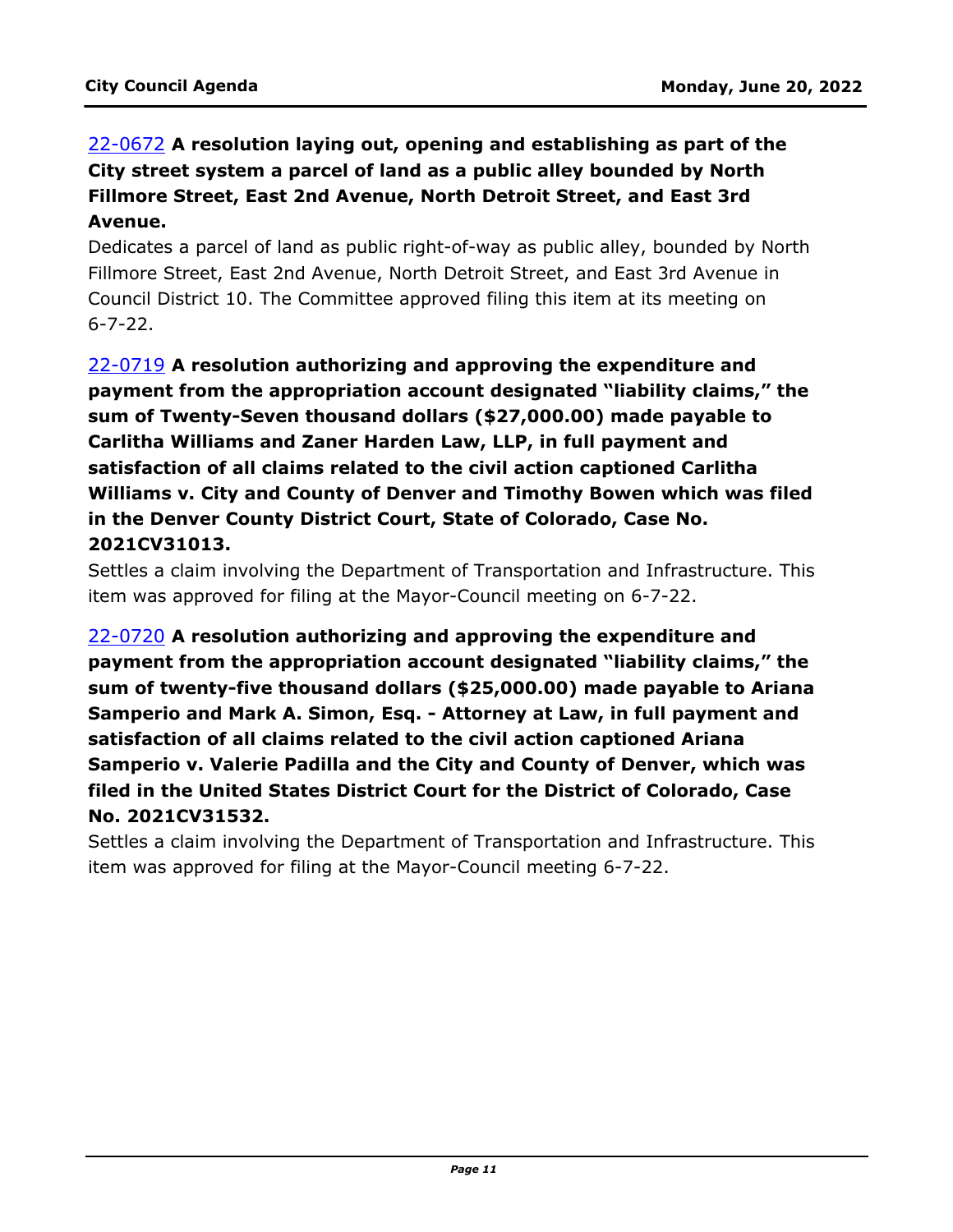### **Safety, Housing, Education & Homelessness Committee**

22-0369 **A resolution approving a proposed Agreement between the City and County of Denver and Denver SIPPRA, LLC, a limited liability company [controlled by the Corporation for Supportive Housing to support the Denver](http://denver.legistar.com/gateway.aspx?m=l&id=/matter.aspx?key=21436)  Housing to Health (H2H) Pay for Success Project, funded by Social Impact Partnerships to Pay for Results Act (SIPPRA).**

Approves a contract with Corporation for Supportive Housing for \$5,512,000 and through 12-31-30 to support Medicaid reimbursement savings for the Denver Housing to Health (H2H) Pay for Success Project, funded by Social Impact Partnerships to Pay for Results Act (SIPPRA) (HOST-202262618). The last regularly scheduled Council meeting within the 30-day review period is on 7-11-22. The Committee approved filing this item at its meeting on 4-6-22.

# 22-0370 **A resolution approving a proposed Agreement between the City and County of Denver and The Urban Institute to evaluate and measure the effectiveness of outcomes associated with the interventions proposed under the Denver Housing to Health (H2H) Pay for Success Project, funded by Social Impact Partnerships to Pay for Results Act (SIPPRA).**

Approves a contract with Urban Institute for \$826,800 and through 12-31-30 to evaluate and measure the effectiveness of outcomes associated with the interventions proposed under the Denver Housing to Health (H2H) Pay for Success Project, funded by Social Impact Partnerships to Pay for Results Act (SIPPRA) [\(HOST-202262619\). The last regularly scheduled Council meeting within the 30-day](http://denver.legistar.com/gateway.aspx?m=l&id=/matter.aspx?key=21437)  review period is on 7-11-22. The Committee approved filing this item at its meeting on 4-6-22.

# 22-0518 **A resolution approving a proposed Contract between the City and County of Denver and Mercy Housing Mountain Plains for American Rescue Plan Act (ARPA) funds to support the development and operation of an affordable early childhood education center.**

Approves a contract with Mercy Housing Mountain Plains for \$572,483 in American [Rescue Plan Act \(ARPA\) funds and through 12-31-23 to support the development and](http://denver.legistar.com/gateway.aspx?m=l&id=/matter.aspx?key=21585)  operation of an affordable early childhood education center located at the Rose on Colfax at 1500 North Valentia Street in Council District 8 (MOEAI-202263349). The last regularly scheduled Council meeting within the 30-day review period is on 7-11-22. The Committee approved filing this item at its meeting on 6-8-22.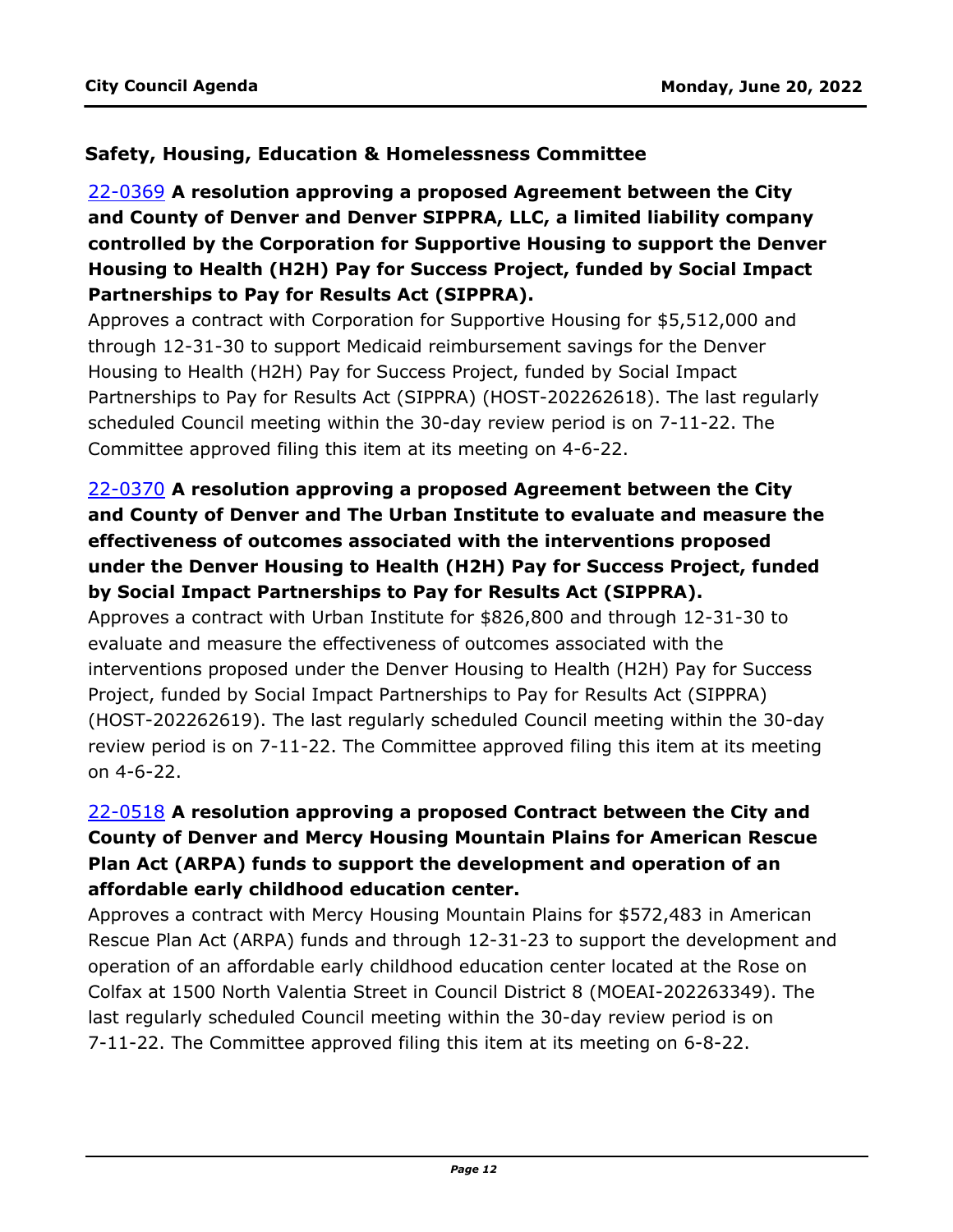# 22-0653 **A resolution approving the Collective Bargaining Agreement [between the City and County of Denver and Denver Firefighters - Local 858](http://denver.legistar.com/gateway.aspx?m=l&id=/matter.aspx?key=21720)  for the years 2023 through 2025.**

Approves the collective bargaining agreement with Denver Firefighters Local 858 for 2023-2025 pay and benefits (SAFTY-202263373). The last regularly scheduled Council meeting within the 30-day review period is on 7-11-22. The Committee approved filing this resolution by consent on 6-8-22.

# 22-0673 **A resolution approving a proposed First Amendment and Modification Agreement between the City and County of Denver and Yale Station Apartments, LLC to amend and modify the terms and conditions of the loan agreement related to the 50-unit senior housing project located at 5307 E. Yale Avenue.**

Amends an agreement with Yale Station Apartments, LLC, to preserve the City's [covenant and stipulate how a conflict between United States Department of Housing](http://denver.legistar.com/gateway.aspx?m=l&id=/matter.aspx?key=21740)  and Urban Development and City covenants is to be addressed if any should arise, at the 50-unit senior housing project located at 5307 East Yale Avenue in Council District 4. No change to agreement duration or amount (HOST-202263068-01). The last regularly scheduled Council meeting within the 30-day review period is on 7-11-22. The Committee approved filing this item at its meeting on 6-8-22.

### 22-0674 **A resolution approving a proposed First Amendatory Agreement between the City and County of Denver and Colorado Poverty Law Project to extend the term and add additional funds to provide eviction legal assistance to eligible households in the City and County of Denver.**

Amends an agreement with Colorado Poverty Law Project by adding \$900,000 for a [new total of \\$1,355,152 and 18 months for a new end date of 12-31-2023 to provide](http://denver.legistar.com/gateway.aspx?m=l&id=/matter.aspx?key=21741)  eviction legal assistance to eligible households, citywide (HOST-202262294-01). The last regularly scheduled Council meeting within the 30-day review period is on 7-11-22. The Committee approved filing this item at its meeting on 6-8-22.

### 22-0675 **A resolution approving a proposed First Amendatory Agreement between the City and County of Denver and Colorado Legal Services to add [additional funds to provide eviction legal assistance to eligible households.](http://denver.legistar.com/gateway.aspx?m=l&id=/matter.aspx?key=21742)**

Amends an agreement with Colorado Legal Services by adding \$105,000 for a new total of \$1,217,520 to provide eviction legal assistance to eligible households, citywide. No change to agreement duration (HOST-202262180-01). The last regularly scheduled Council meeting within the 30-day review period is on 7-11-22. The Committee approved filing this item at its meeting on 6-8-22.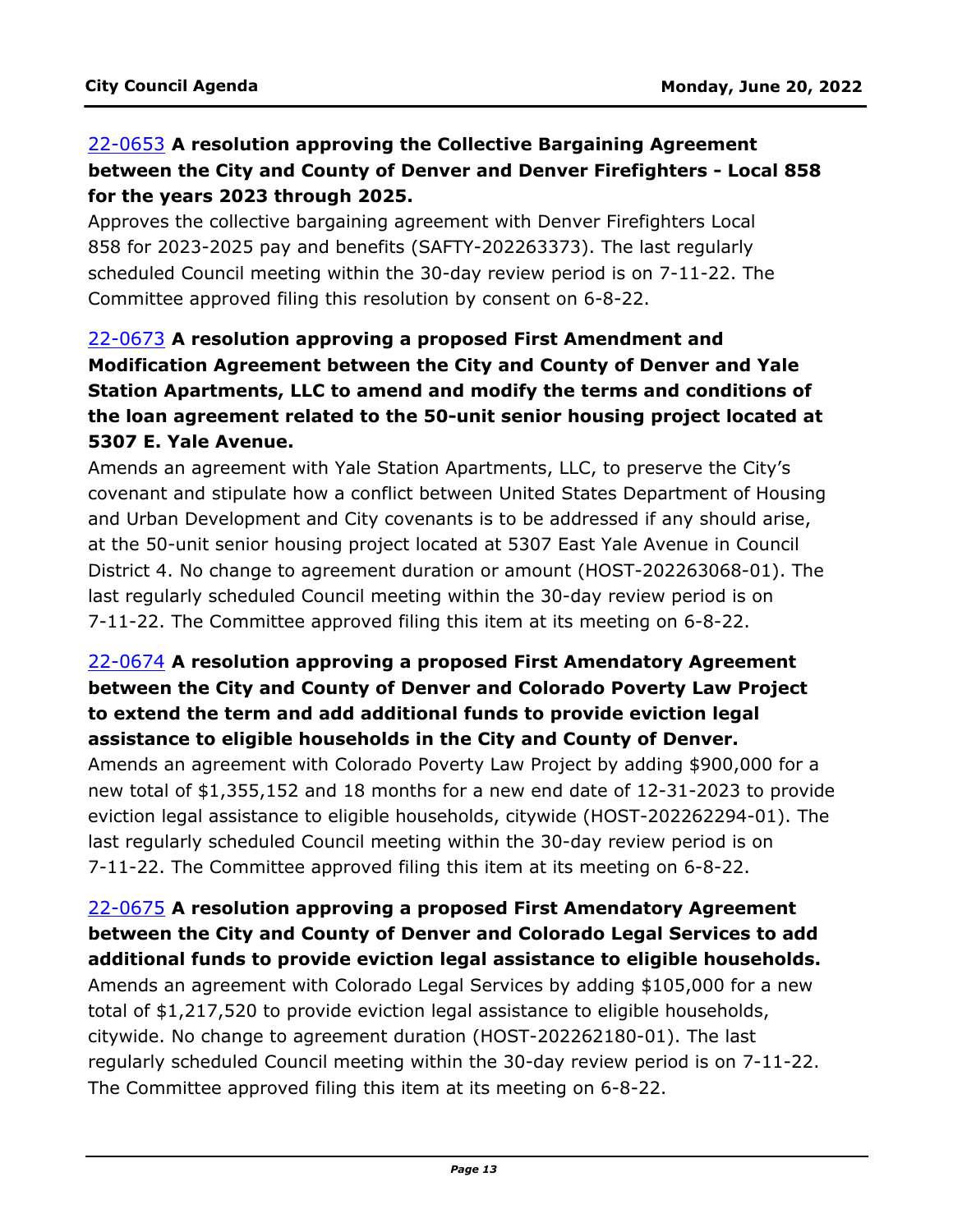# 22-0676 **A resolution approving a proposed First Amendatory Agreement between the City and County of Denver and The Community Firm to extend the term and add additional funds to provide eviction legal assistance to eligible households.**

[Amends an agreement with The Community Firm by adding \\$600,000 for a new total](http://denver.legistar.com/gateway.aspx?m=l&id=/matter.aspx?key=21743)  of \$984,000 and 17 months for a new end date of 12-31-2023 to provide eviction legal assistance to eligible households, citywide (HOST-202262295-01). The last regularly scheduled Council meeting within the 30-day review period is on 7-11-22. The Committee approved filing this item at its meeting on 6-8-22.

#### **BILLS FOR INTRODUCTION**

#### **Finance & Governance Committee**

#### 22-0577 **A bill for an ordinance exempting diapers and incontinence products from the collection of sales and use tax in the City and County of Denver.**

[Exempts certain products from sales tax. The Committee approved filing this item at](http://denver.legistar.com/gateway.aspx?m=l&id=/matter.aspx?key=21644)  its meeting on 5-31-22.

# 22-0631 **A bill for ordinance amending the classification and pay plan for employees in the Career Service and for certain employees not in the Career Service.**

[Amends the Classification and Pay Plan by creating the new classification of Contract](http://denver.legistar.com/gateway.aspx?m=l&id=/matter.aspx?key=21698)  Administrator Senior and changing the pay grade of Contract Administration Supervisor. The Committee approved filing this item at its meeting on 5-31-22.

# 22-0633 **A bill for an ordinance amending the classification and pay plan for employees in the Career Service and for certain employees not in the Career Service.**

Amends the Classification and Pay Plan by changing the pay grades and ranges of [the Landside Services classification series. The Committee approved filing this item](http://denver.legistar.com/gateway.aspx?m=l&id=/matter.aspx?key=21700)  at its meeting on 5-31-22.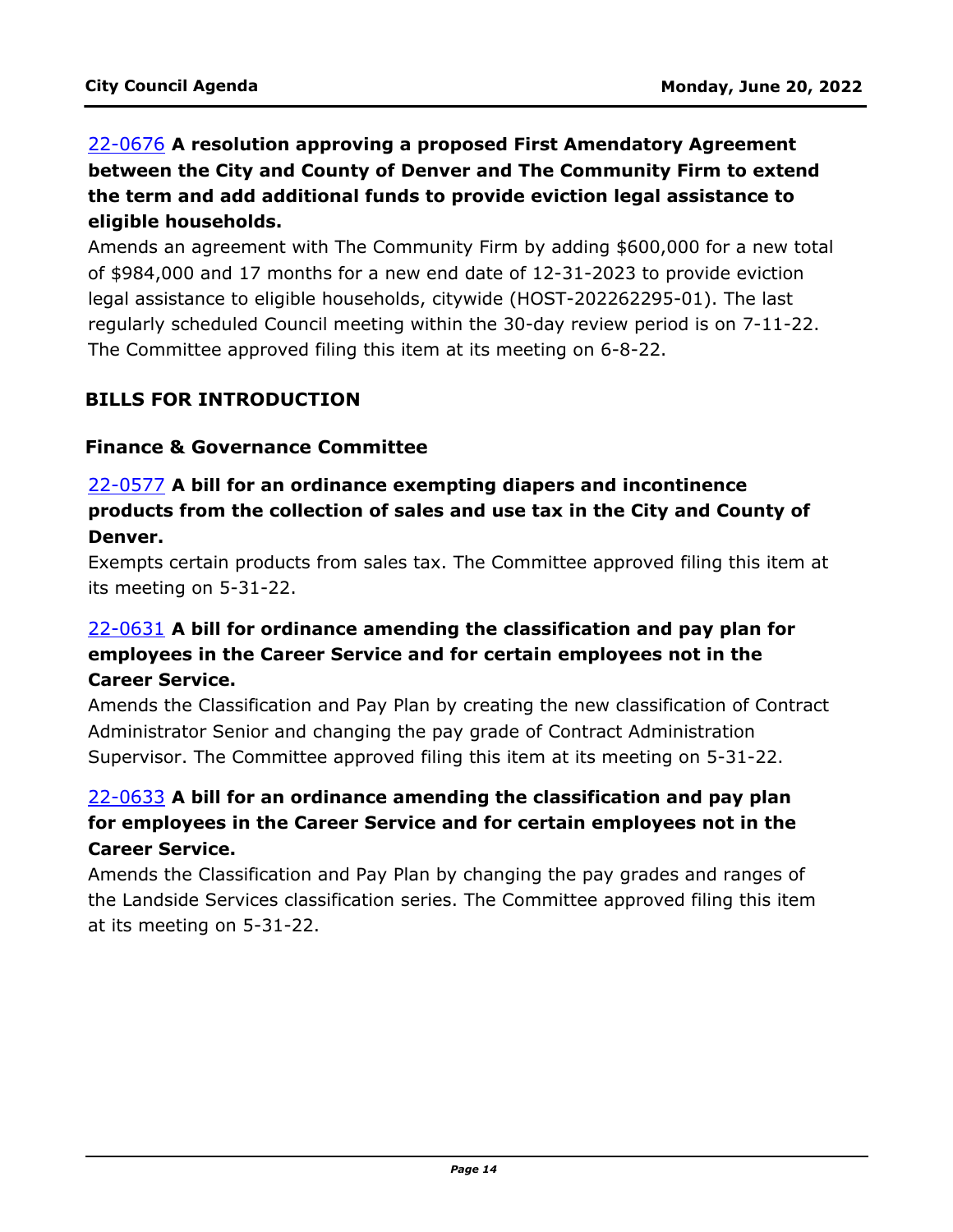# 22-0634 **A bill for an ordinance establishing a new Capital Fund in the Grant and Other Money Projects Fund Series for the "High Line Canal/Yale Avenue Improvements Fund" and authorizing appropriations in the new fund.**

Creates a new capital improvement fund, High Line Canal/Yale Avenue [Improvements \(38433\), within the Grant and Other Money Projects Fund Series, and](http://denver.legistar.com/gateway.aspx?m=l&id=/matter.aspx?key=21701)  making appropriations in the new Fund for revenue and expenditures related to an intergovernmental agreement for improvements to Yale Avenue and the High Line Canal Trail. The Committee approved filing this item at its meeting on 5-31-22.

# 22-0642 **A bill for an ordinance authorizing expenditures in the General Government Special Revenue Fund based on a letter of intent from the Colorado Division of Homeland Security and Emergency Management to [fund the City and County of Denver for the "2022 Emergency Management](http://denver.legistar.com/gateway.aspx?m=l&id=/matter.aspx?key=21709)  Performance Grant" program.**

Appropriates 50% of a grant award, or \$44,864, through 12-31-22, based on the Letter of Intent from the Colorado Division of Homeland Security, for an estimated full award of \$89,728 for the 2022 Emergency Management Performance Grant, citywide. The Committee approved filing this item at its meeting on 5-31-22.

# 22-0643 **A bill for an ordinance authorizing expenditures in the General Government Special Revenue Fund based on a letter of intent from the United States Department of Homeland Security to fund the City and County of Denver for the "2022 Securing the Cities" program.**

Appropriates 50% of a grant award, or \$475,000, through FY2022, based on the Letter of Intent from the United States Department of Homeland Security, for an [estimated full award of \\$950,000 for the Securing the Cities Grant to help protect](http://denver.legistar.com/gateway.aspx?m=l&id=/matter.aspx?key=21710)  the City from radiological or nuclear threats, citywide. The Committee approved filing this item at its meeting on 5-31-22.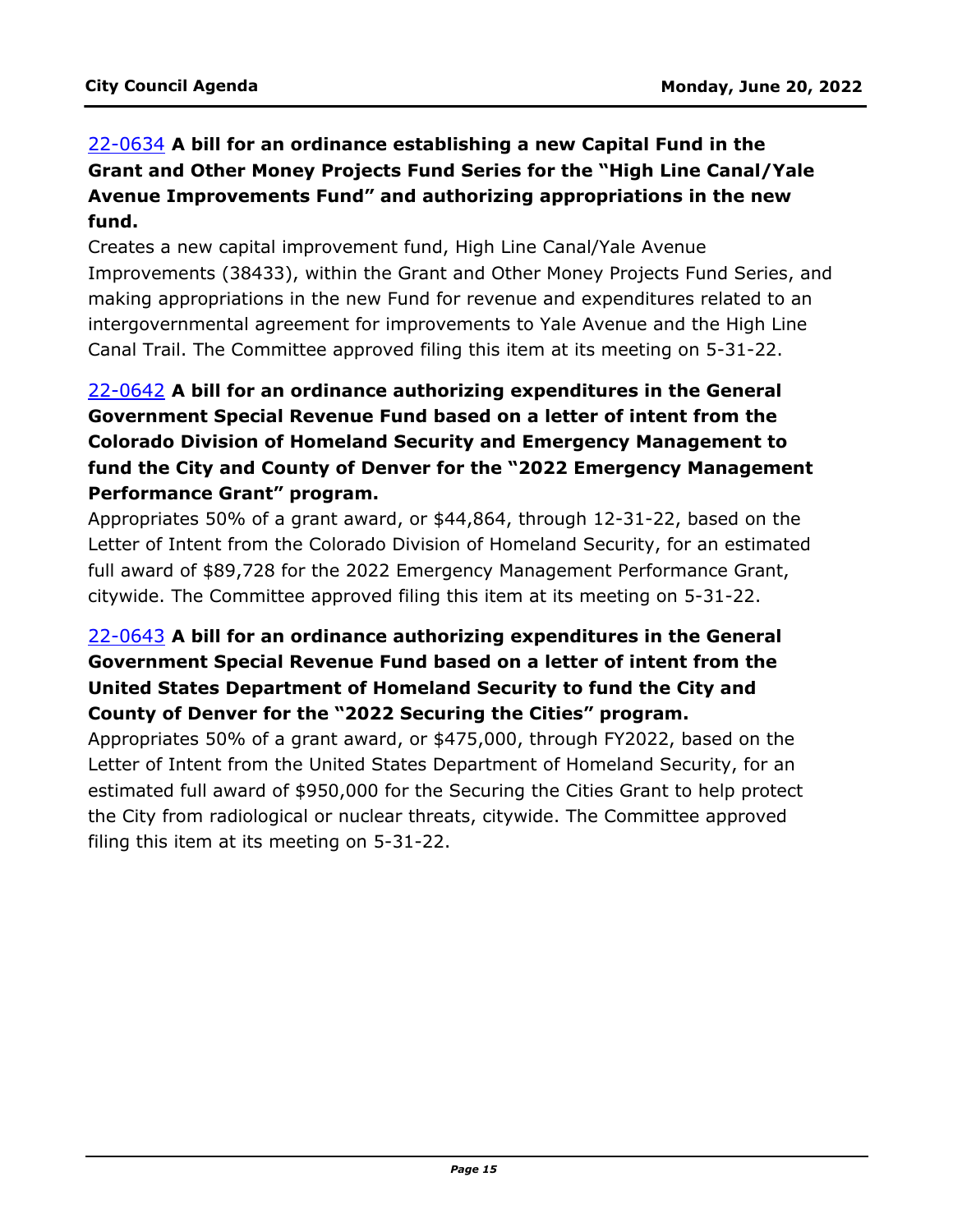# 22-0656 **A bill for an ordinance referring a question to the ballot at the November 8, 2022 coordinated election concerning the retention and continuation of the 0.25% sales and use tax increase to provide funding for Climate Action, as originally approved by the voters at the November 3, 2020 election.**

Refers a question to the November 2022 ballot to allow the City to retain and spend [revenues from the increase in sales and use tax dedicated for the Climate Protection](http://denver.legistar.com/gateway.aspx?m=l&id=/matter.aspx?key=21723)  Fund Program previously approved by the voters and to continue to impose and collect the tax per the original voter approval. The Committee approved filing this item at its meeting on 6-7-22.

# 22-0657 **A bill for an ordinance referring a question to the ballot at the November 8, 2022 coordinated election concerning the retention and continuation of the 0.25% sales and use tax increase to provide funding for Homelessness Resolution, as originally approved by the voters at the November 3, 2020 election.**

[Refers a question to the November 2022 ballot to allow the City to retain and spend](http://denver.legistar.com/gateway.aspx?m=l&id=/matter.aspx?key=21724)  revenues from the increase in sales and use tax dedicated for the Homelessness Resolution Program previously approved by the voters and to continue to impose and collect the tax per the original voter approval. The Committee approved filing this item at its meeting on 6-7-22.

# 22-0659 **A bill for an ordinance establishing a new Fund in the Community Development Special Revenue Fund Series for the "SIPPRA City Share" program and authorizing a cash transfer from the "Social Impact Bond Special Revenue Fund."**

Establishes a new "SIPPRA City Share" Special Revenue Fund in the Community Development Special Revenue Fund Series to administer the City's share of funding related to the Social Impact Partnerships to Pay for Results Act or "SIPPRA" Housing to Health program and authorizes a cash transfer from the Social Impact Bond [Special Revenue Fund to the new SIPPRA City Share Fund. The Committee approved](http://denver.legistar.com/gateway.aspx?m=l&id=/matter.aspx?key=21726)  filing this item at its meeting on 6-7-22.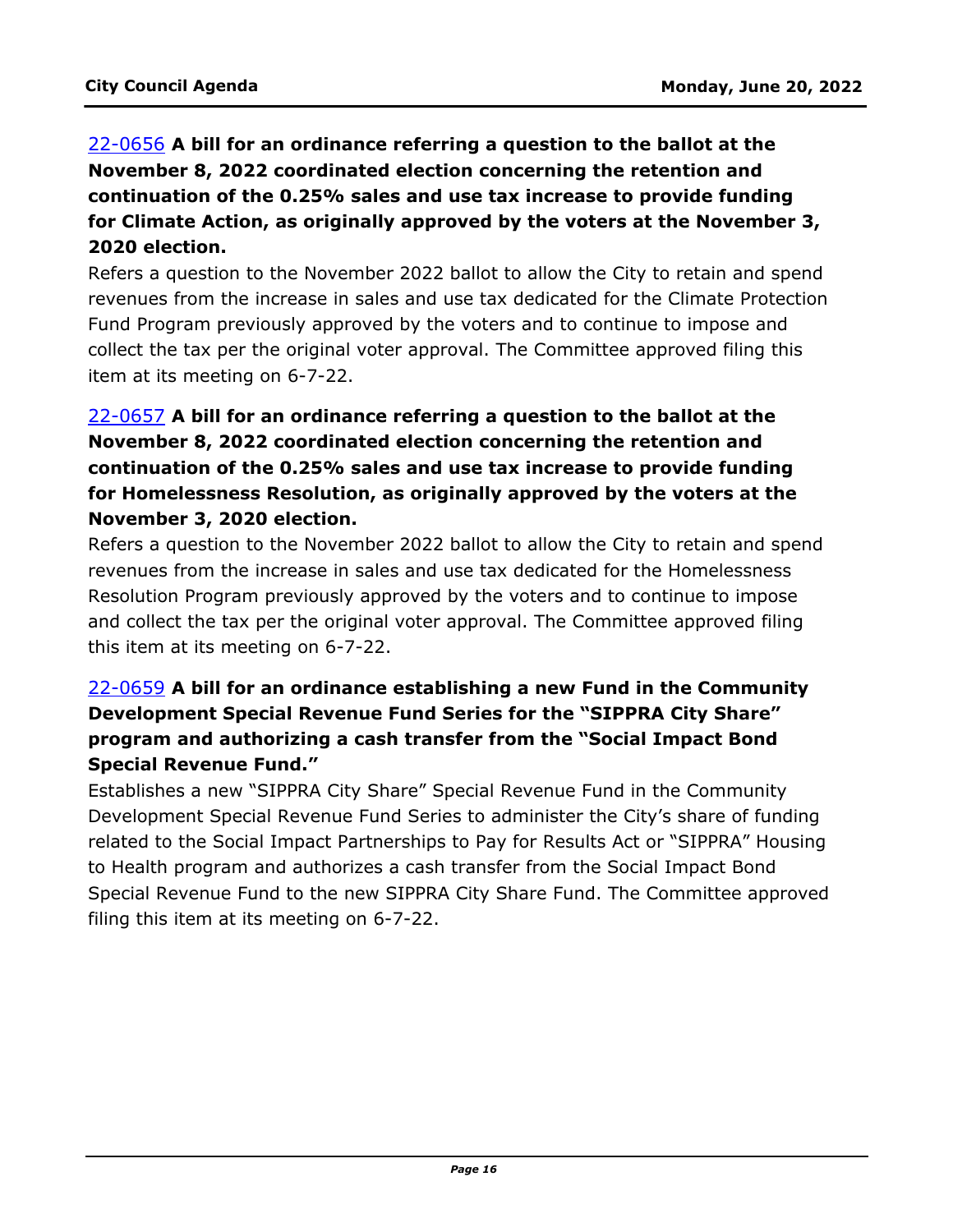### 22-0660 **A bill for an ordinance establishing a new Fund in the Community Development Special Revenue Fund Series to receive and administer "Community Development State Grants" programs.**

Establishes the "Community Development State Grants Fund" in the Community [Development Special Revenue Fund Series to receive and administer grants from](http://denver.legistar.com/gateway.aspx?m=l&id=/matter.aspx?key=21727)  the State of Colorado. The Committee approved filing this item at its meeting on 6-7-22.

#### **Land Use, Transportation & Infrastructure Committee**

### 22-0477 **A bill for an ordinance changing the zoning classification for multiple properties in the Regis Neighborhood.**

Approves a legislative map amendment to rezone multiple properties from U-SU-C [to U-SU-C1 \(allows for accessory dwelling units\), located in the Regis Neighborhood](http://denver.legistar.com/gateway.aspx?m=l&id=/matter.aspx?key=21544)  in Council District 1. If ordered published, a public hearing will be held on Monday, 7-18-22. The Committee approved filing this item at its meeting on 5-3-22.

### 22-0585 **A bill for an ordinance changing the zoning classification for 1170 North Holly Street in Montclair.**

Approves a map amendment to rezone property from E-SU-Dx to E-SU-D1x, located at 1170 North Holly Street in Council District 5. If ordered published, a public [hearing will be held on Monday, 7-18-22. The Committee approved filing this item at](http://denver.legistar.com/gateway.aspx?m=l&id=/matter.aspx?key=21652)  its meeting on 5-24-22.

# 22-0586 **A bill for an ordinance changing the zoning classification for 225 East Bayaud Avenue in Speer.**

Approves a map amendment to rezone property from U-TU-B2, UO-3 to G-MU-3, [UO-3 \(urban two-unit to general, multi-unit\), located at 225 East Bayaud Avenue in](http://denver.legistar.com/gateway.aspx?m=l&id=/matter.aspx?key=21653)  Council District 7. If ordered published, a public hearing will be held on Monday, 7-18-22. The Committee approved filing this item at its meeting on 5-24-22.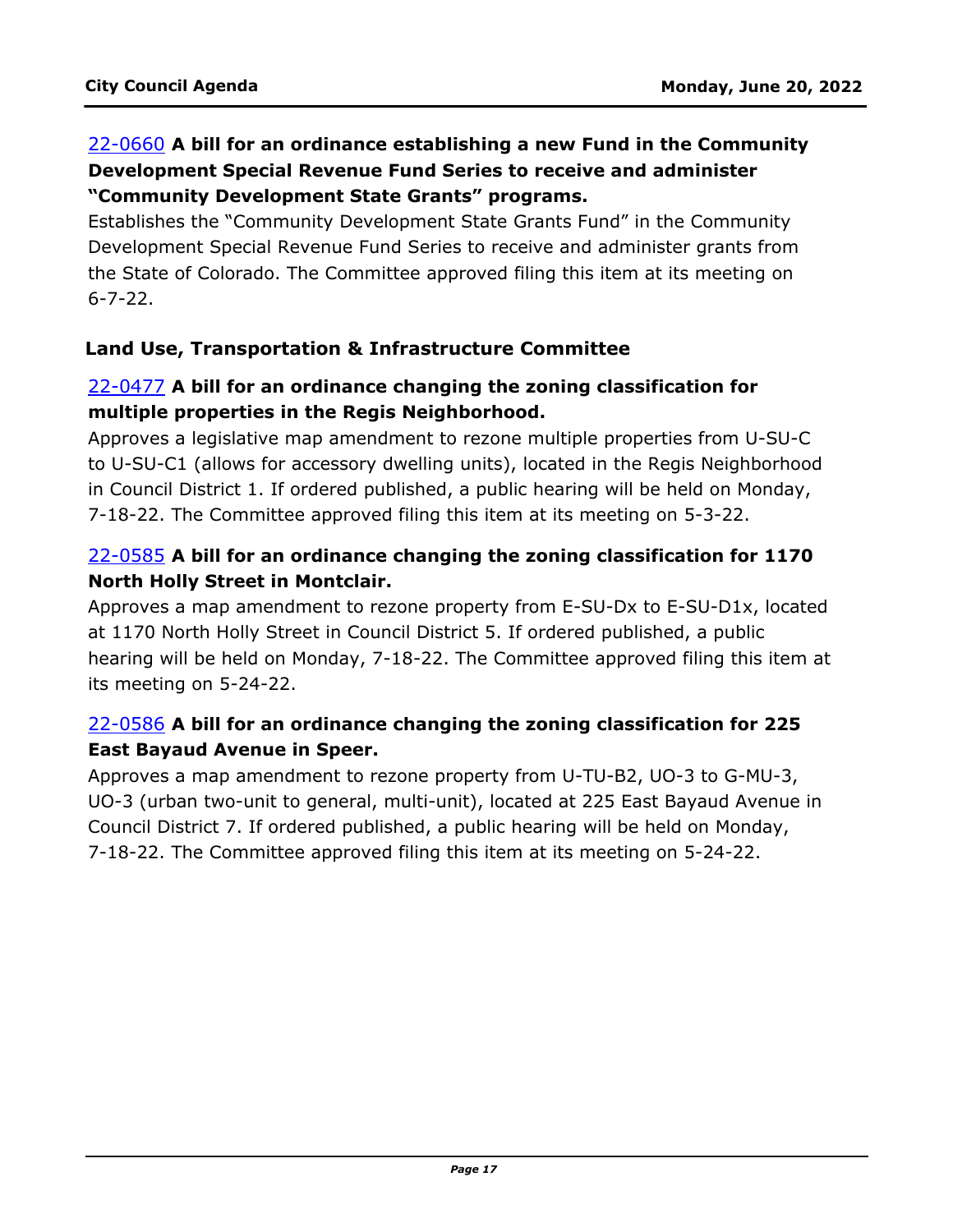# 22-0645 **A bill for an ordinance approving a proposed Intergovernmental Agreement between the City and County of Denver and University of Colorado Denver to provide on-call technical services for studies, inspections, assessments, project management, analysis, research, and general engineering-related activities.**

Approves an intergovernmental agreement with University of Colorado Denver for \$2 million and three (3) years to provide on-call technical services for studies, inspections, assessments, project management, analysis, research, and general engineering-related activities in support of the Department of Transportation and [Infrastructure, citywide \(202262800\). The Committee approved filing this item at its](http://denver.legistar.com/gateway.aspx?m=l&id=/matter.aspx?key=21712)  meeting on 5-31-22.

# 22-0667 **A bill for an ordinance approving a proposed Third Amendatory Agreement between the City and County of Denver and Denver and Urban Drainage and Flood Control District, doing business as Mile High Flood District, for trail and flood control improvements for the South Platte River.**

Amends an intergovernmental agreement with Urban Drainage and Flood Control District, doing business as Mile High Flood District, for the City to add \$1,400,000 for a new total of \$4,420,570, for trail and flood control improvements for the South Platte River near Florida Avenue in Council District 7. No change to agreement [duration \(202053889/ 202161003/ 202262792\). The last regularly scheduled Council](http://denver.legistar.com/gateway.aspx?m=l&id=/matter.aspx?key=21734)  meeting within the 30-day review period is on 7-11-22. The Committee approved filing this item at its meeting on 6-7-22.

22-0685 **A bill for an ordinance amending Chapter 48 of the Revised Municipal Code of the City and County of Denver to repeal the fee on composting and implement a volume-based pricing system for trash, including recycling and composting services at no extra charge, to facilitate improved waste diversion and its related environmental benefits.** Amends Chapter 48 of the Denver Revised Municipal Code to repeal the fee on composting and implement a volume-based pricing system for trash, including recycling and composting services at no extra charge, to facilitate improved waste diversion and its related environmental benefits. If ordered published, a public [hearing will be held on Monday, 6-27-22. The Committee approved filing this item at](http://denver.legistar.com/gateway.aspx?m=l&id=/matter.aspx?key=21752)  its meeting on 6-7-22.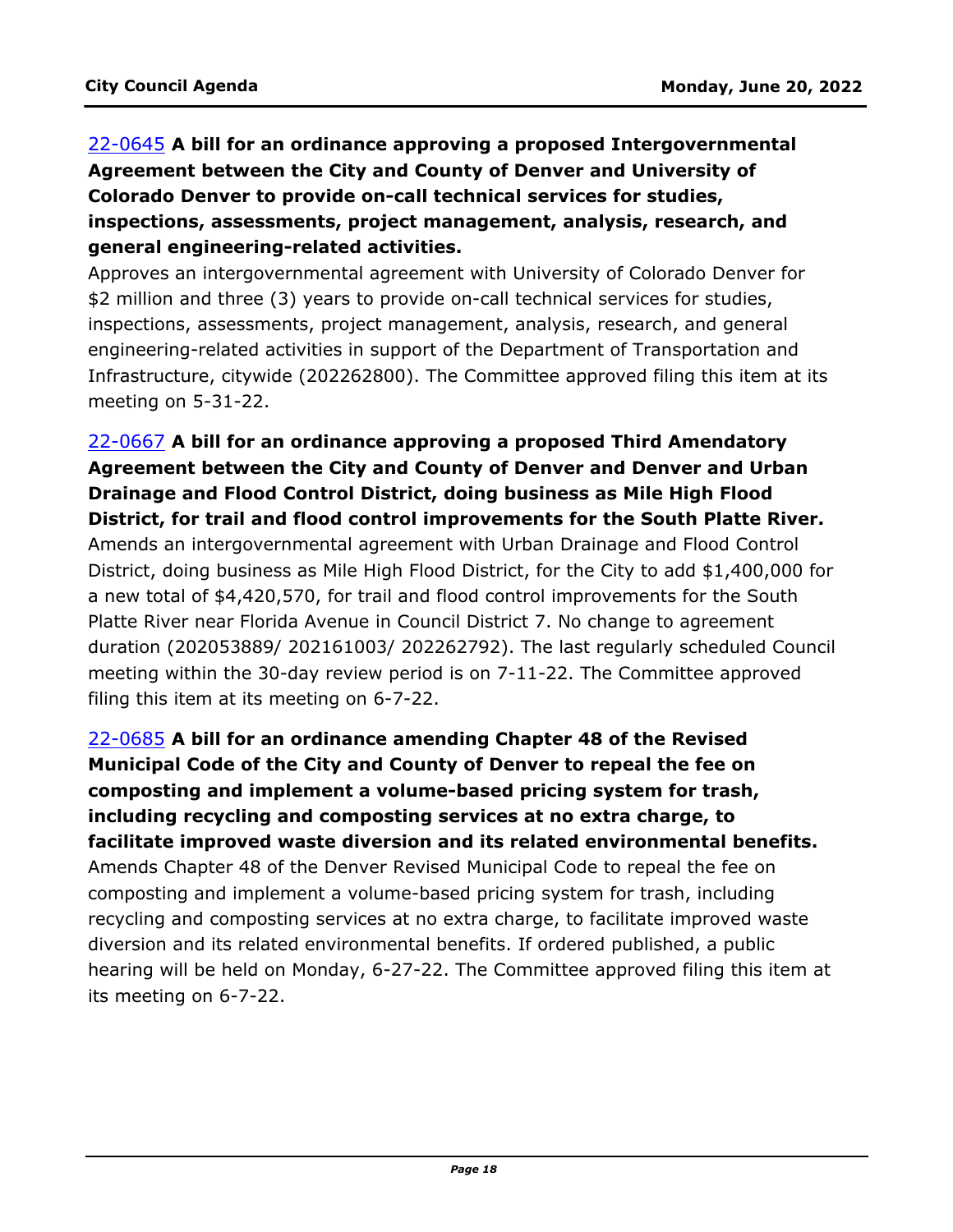### **Safety, Housing, Education & Homelessness Committee**

# 22-0556 **A bill for an ordinance approving a proposed Second Amendatory Agreement between the City and County of Denver and Denver Health and Hospital Authority, to provide services to individuals living with HIV/AIDS in the Denver Transitional Grant Area.**

[Amends an intergovernmental agreement with Denver Health and Hospital Authority](http://denver.legistar.com/gateway.aspx?m=l&id=/matter.aspx?key=21623)  by adding \$365,623 for a new total of \$1,472,794 and one year for a new end date of 2-28-2023, and amending various contract exhibits, including the statement of work and the standards established for the services to be completed, to provide care, treatment, and supportive services to individuals living with HIV/AIDS in the Denver Transitional Grant Area, citywide (ENVHL-202262885-02). The last regularly scheduled Council meeting within the 30-day review period is on 7-11-22. The Committee approved filing this item at its meeting on 5-18-22.

# **BILLS FOR FINAL CONSIDERATION**

#### **Business, Arts, Workforce, & Aviation Services Committee**

#### 22-0549 **A bill for an ordinance approving a proposed Intergovernmental [Agreement between the City and County of Denver and Town of Morrison to](http://denver.legistar.com/gateway.aspx?m=l&id=/matter.aspx?key=21616)  provide special event traffic control services at Red Rocks Amphitheatre.**

Approves an intergovernmental agreement with the Town of Morrison for \$7,000,000 and through 1-1-2031 to provide special event traffic control services at Red Rocks Amphitheatre (THTRS-202262391-00). The last regularly scheduled Council meeting within the 30-day review period is on 6-20-22. The Committee approved filing this item at its meeting on 5-18-22.

# 22-0550 **A bill for an ordinance approving a proposed Intergovernmental [Agreement between the City and County of Denver and Town of Morrison to](http://denver.legistar.com/gateway.aspx?m=l&id=/matter.aspx?key=21617)  provide wastewater and sewage treatment services at Red Rocks Park and Amphitheatre.**

Approves an intergovernmental agreement with the Town of Morrison for \$7,000,000 and through 12-31-2031 to provide wastewater and sewage treatment services at Red Rocks Park and Amphitheatre (THTRS-202262385-00). The last regularly scheduled Council meeting within the 30-day review period is on 6-20-22. The Committee approved filing this item at its meeting on 5-18-22.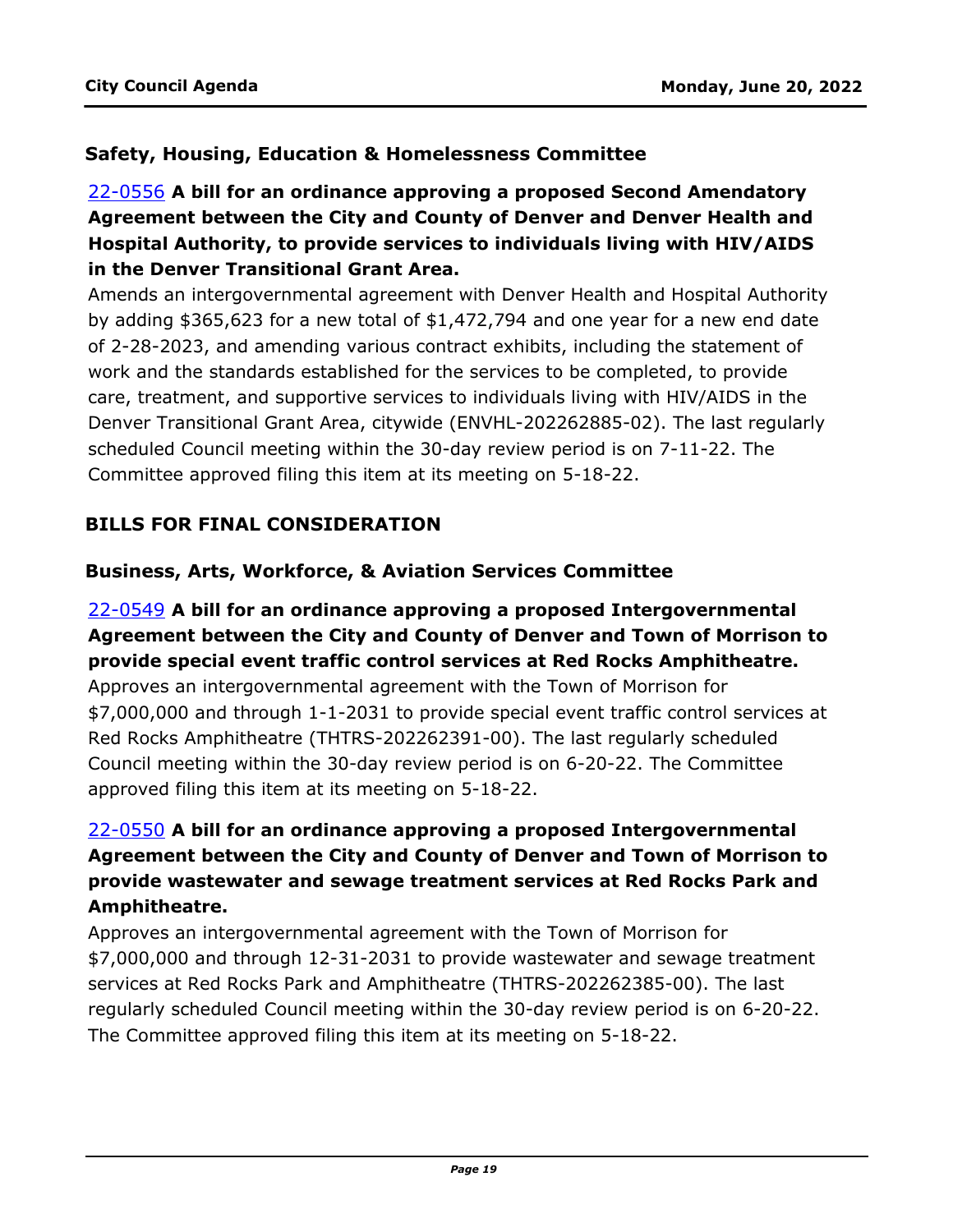22-0569 **A bill for an ordinance concerning the Airport Facilities of the City and County of Denver; authorizing the issuance of the "City and County of Denver, Colorado, for and on behalf of its Department of Aviation, Airport System Revenue Bonds, Series 2022" from time to time, in one or more series or subseries, on a taxable or a tax-exempt basis, in the maximum aggregate principal amount of \$3,980,000,000 for the purposes of defraying the costs of the Series 2022 Project, and providing other details in connection therewith; authorizing the Treasurer, within certain limitations and restrictions, to finalize details, terms and other provisions of the Bonds, their negotiated sale, determination of Refunded Bonds, and to select the registrar, paying agent, escrow bank and underwriters; approving forms of and authorizing execution and delivery of certain documents; ratifying action previously taken; providing for other related matters; and providing the effective date of this ordinance.**

[Authorizes the Manager of Finance, Chief Financial Officer to issue City and County of](http://denver.legistar.com/gateway.aspx?m=l&id=/matter.aspx?key=21636)  Denver, for and on behalf of its Department of Aviation, Airport Senior Revenue Bonds, Series 2022 in an amount not to exceed \$3.98 billion for the purposes of funding Airport capital improvements, refunding airport bonds, paying costs of terminating swaps funding capitalized interest, funding bond reserves and paying costs of issuance expenses. The last regularly scheduled Council meeting within the 30-day review period is on 5-27-22. The Committee approved filing this item at its meeting on 5-18-22.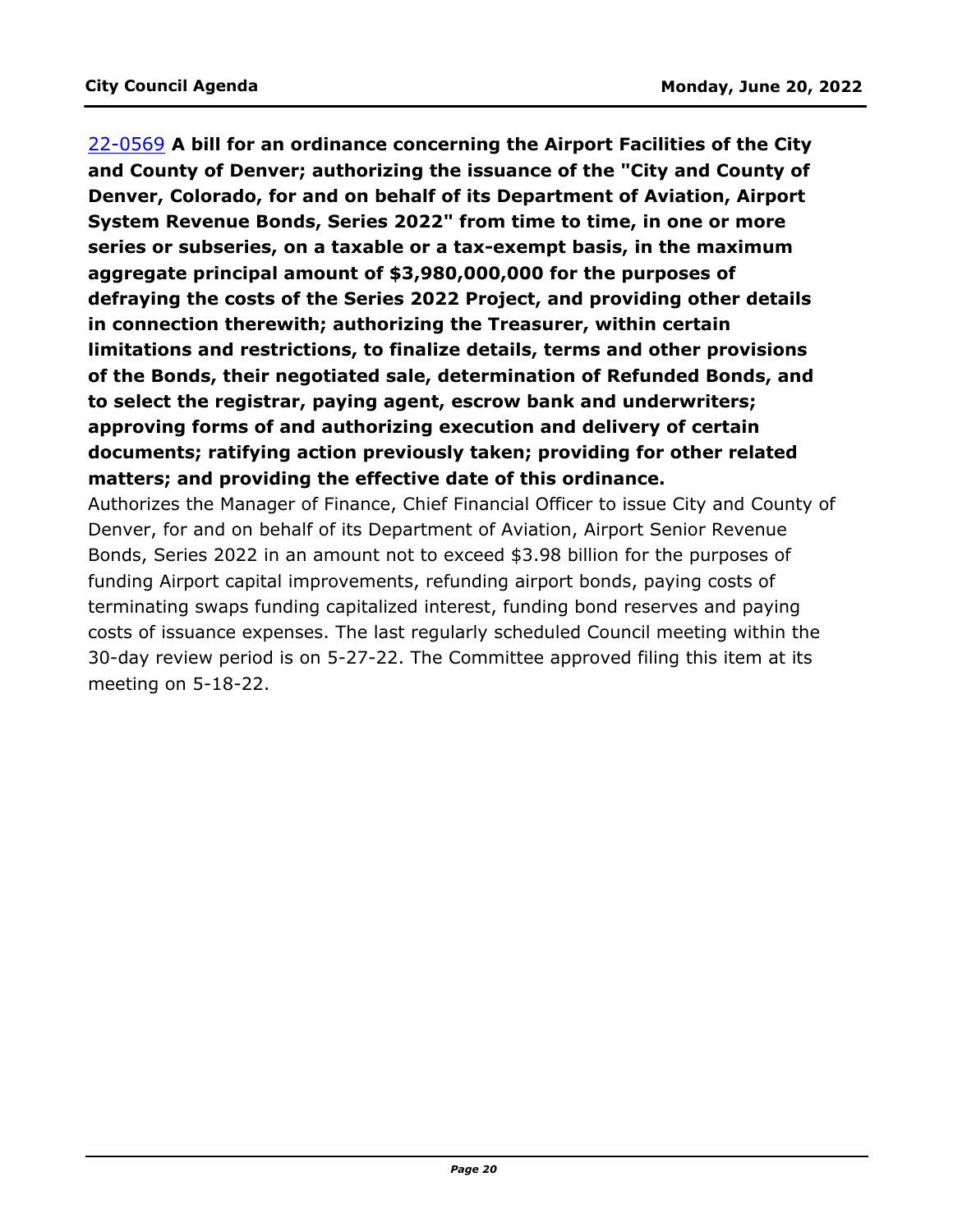22-0570 **A bill for an ordinance concerning the Airport Facilities of the City and County of Denver; authorizing the issuance of the "City and County of Denver, Colorado, for and on behalf of its Department of Aviation, Airport System Subordinate Revenue Bonds, Series 2022" from time to time, in one or more series or subseries, on a taxable or a tax-exempt basis, in the maximum aggregate principal amount of \$3,980,000,000 for the purposes of defraying the costs of the Series 2022 Subordinate Project, and providing other details in connection therewith; authorizing the Treasurer, within certain limitations and restrictions, to finalize details, terms and other provisions of the Bonds, their negotiated sale, determination of Refunded Bonds, and to select the registrar, paying agent, escrow bank and underwriters; approving forms of and authorizing execution and delivery of certain documents; ratifying action previously taken; providing for other related matters; and providing the effective date of this ordinance.**Authorizes the Manager of Finance, Chief Financial Officer to issue City and County of Denver, for and on behalf of its Department of Aviation, Airport Subordinate Revenue Bonds, Series 2022 in an amount not to exceed \$3.98 billion for the purposes of funding Airport capital improvements, refunding airport bonds, [paying costs of terminating swaps funding capitalized interest, funding bond reserves](http://denver.legistar.com/gateway.aspx?m=l&id=/matter.aspx?key=21637)  and paying costs of issuance expenses. The last regularly scheduled Council meeting within the 30-day review period is on 5-27-22. The Committee approved filing this item at its meeting on 5-18-22.

# **City Council - Direct Files**

# 22-0648 **A bill for an ordinance relinquishing an easement, in its entirety, [reserved in Ordinance No. 1017, Series of 2001 recorded with Denver Clerk](http://denver.legistar.com/gateway.aspx?m=l&id=/matter.aspx?key=21715)  & Recorder at Reception No. 2001203743 located at 3701 North York Street.**

Relinquishes the dry utilities easement, in its entirety, as established in Vacating Ordinance No. 1017, Series of 2001, located at 3701 North York Street in Council District 9. The last regularly scheduled Council meeting within the 30-day review period is on 6-20-22. Councilmember Kniech approved direct filing this item on 5-26-22.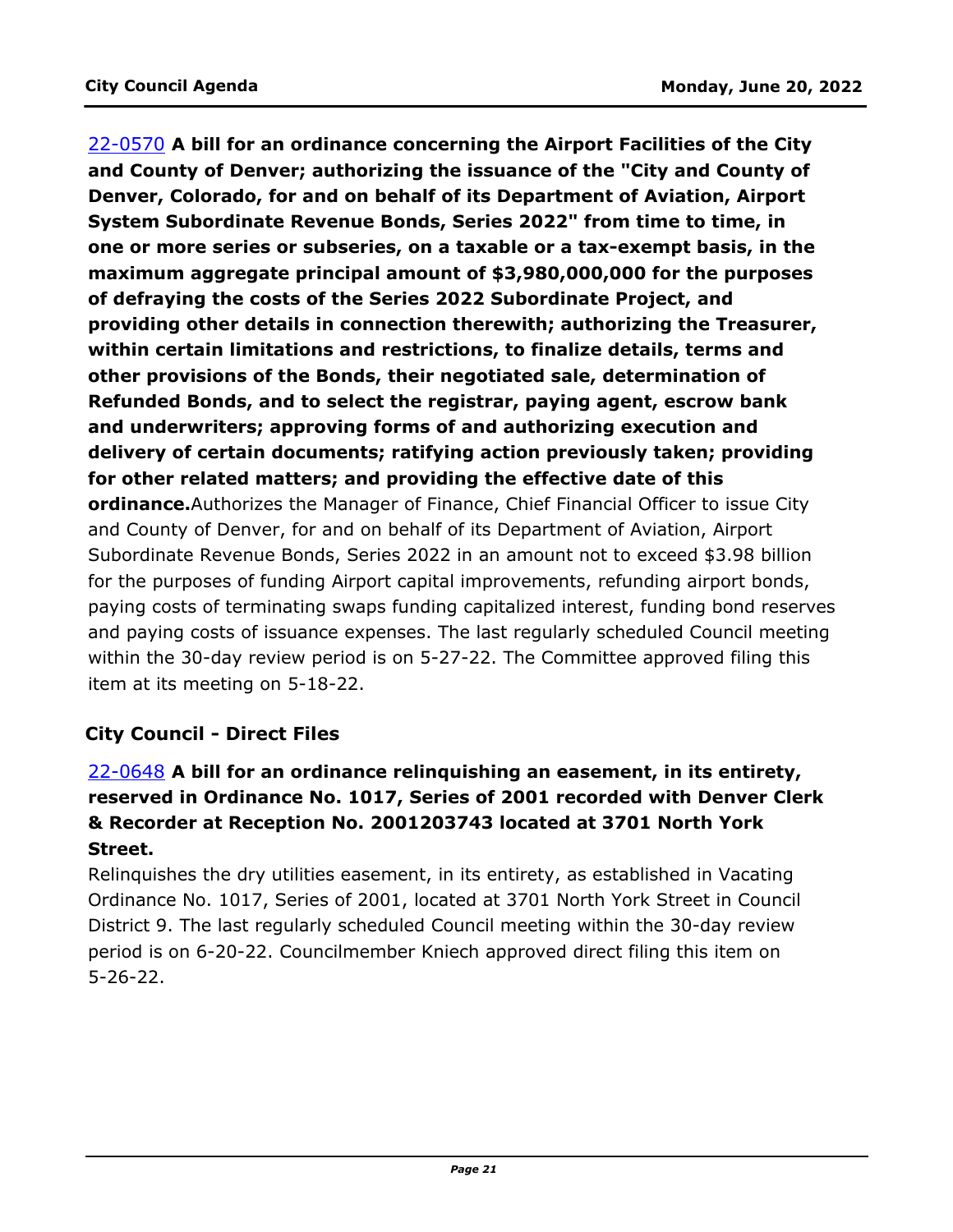### **Finance & Governance Committee**

# 22-0555 **A bill for an ordinance modifying Section 18-142 of the Revised Municipal Code of Denver by adding Juneteenth as a designated holiday beginning in the year 2023, and repealing Section 2-6, D.R.M.C., which established Juneteenth as a commemorative day of observance.**

Amends Denver Revised Municipal Code Section 18-142 to formally designate June 19th (Juneteenth) as a legal holiday for the City & County of Denver beginning in 2023 and repeals Section 2-6 to remove the previous commemorative holiday [designation. The Committee approved filing this ordinance by consent on 5-17-2022.](http://denver.legistar.com/gateway.aspx?m=l&id=/matter.aspx?key=21622)  The last regularly scheduled Council meeting within the 30-day review period is on 6-20-22. The Committee approved filing this item at its meeting on 5-17-22.

# 22-0571 **A bill for an ordinance authorizing a rescission and appropriation [in the General Fund to make a cash transfer to and appropriation in the](http://denver.legistar.com/gateway.aspx?m=l&id=/matter.aspx?key=21638)  Liability Claims Special Revenue Fund.**

Approves a rescission of \$2,000,000 from General Fund Contingency and makes a supplemental appropriation to the Liability Claims Special Revenue Fund. The last regularly scheduled Council meeting within the 30-day review period is on 6-20-22. The Committee approved filing this item at its meeting on 5-17-22.

# 22-0590 **A bill for an ordinance approving a proposed cooperation agreement between the City and County of Denver and Denver Urban Renewal Authority to establish, among other matters, the parameters for tax increment financing with incremental sales and property taxes within the 3015 East Colfax Urban Redevelopment Area.**

[Approves a cooperation agreement with the Denver Urban Renewal Authority for the](http://denver.legistar.com/gateway.aspx?m=l&id=/matter.aspx?key=21657)  3015 East Colfax Urban Redevelopment Area to establish, among other matters, the parameters for tax increment financing with incremental sales and property taxes in Council District 9 (202262989-00). The last regularly scheduled Council meeting within the 30-day review period is on 6-27-22. The Committee approved filing this item at its meeting on 5-24-22.

#### 22-0625 **A bill for an ordinance clarifying wage requirements in the city.**

[Modernizes Denver's minimum wage through correcting calculation methods,](http://denver.legistar.com/gateway.aspx?m=l&id=/matter.aspx?key=21692)  aligning contractor and citywide minimum wages, repealing obsolete provisions, and updating collection methods. The Committee approved filing this item at its meeting on 5-24-22.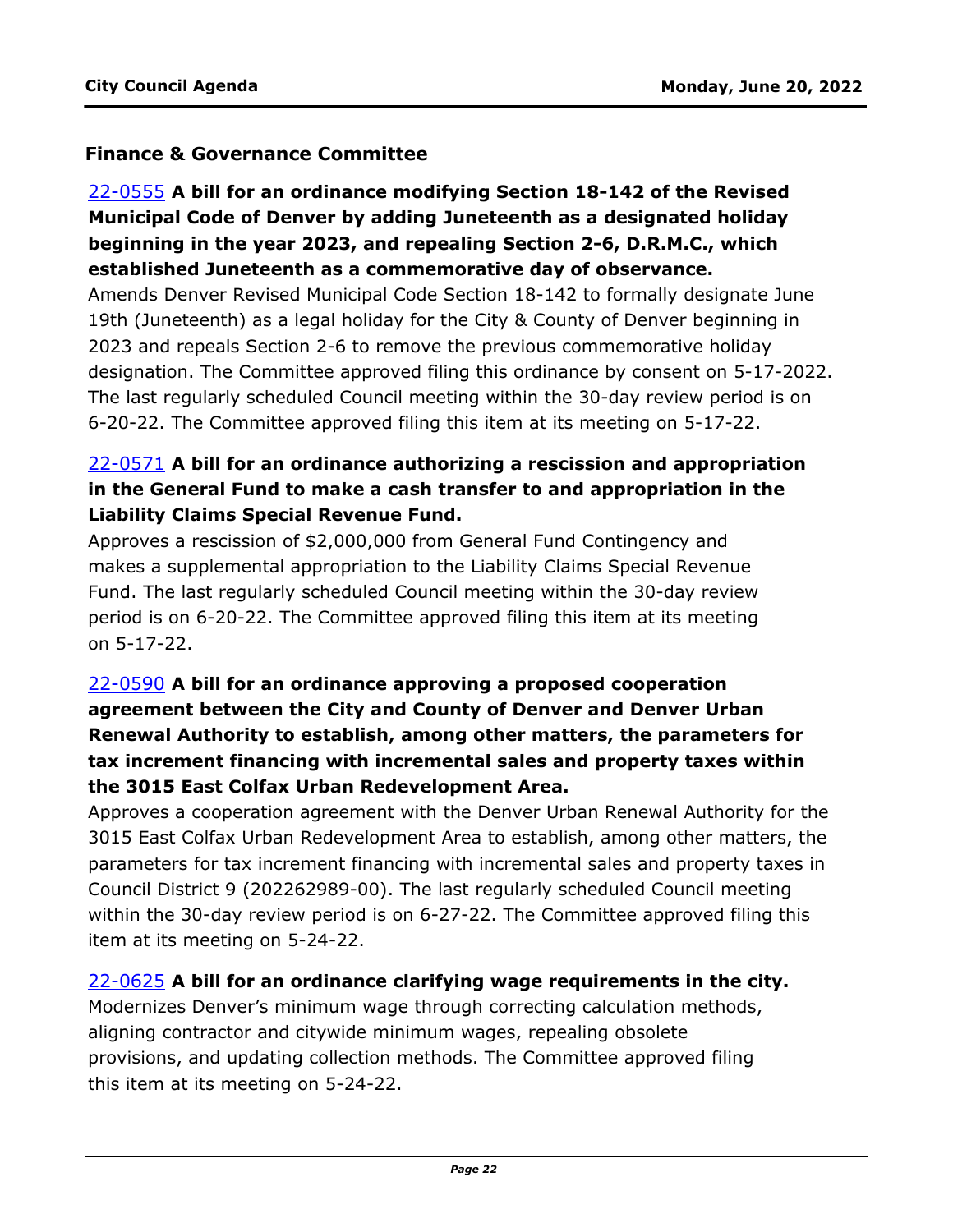#### **Land Use, Transportation & Infrastructure Committee**

# 22-0591 **A bill for an ordinance designating certain property as "park" under section 2.4.5 of the City Charter, namely, a parcel of land within Bear Creek Park.**

Approves the park designation of a parcel of land adjacent to Bear Creek Park, [containing 4.06 acres, located at South Sheridan Blvd. & West Kenyon Avenue in](http://denver.legistar.com/gateway.aspx?m=l&id=/matter.aspx?key=21658)  Council District 2. The Committee approved filing this item at its meeting on 5-24-22.

### 22-0592 **A bill for an ordinance designating certain property as "park" under section 2.4.5 of the City Charter Fairfax Park.**

Approves the park designation of a parcel of land at 2858 North Fairfax Street, [containing 0.36 acres, in Council District 8. The Committee approved filing this item](http://denver.legistar.com/gateway.aspx?m=l&id=/matter.aspx?key=21659)  at its meeting on 5-24-22.

# 22-0593 **A bill for an ordinance designating certain property as "park" under section 2.4.5 of the City Charter the Gateway Landing Park.**

Approves the park designation of a parcel of land at Gateway Landing Park, [containing 3.0 acres, located at 4991 North Telluride Street, in Council District 11.](http://denver.legistar.com/gateway.aspx?m=l&id=/matter.aspx?key=21660)  The Committee approved filing this item at its meeting on 5-24-22.

### 22-0594 **A bill for an ordinance designating certain property as "park" under section 2.4.5 of the City Charter the Montbello open space.**

Approves the park designation of a parcel of land in Montbello Open Space, [containing 5.6 acres, located at 12680 East Albrook Drive, located in Council District](http://denver.legistar.com/gateway.aspx?m=l&id=/matter.aspx?key=21661)  8. The Committee approved filing this item at its meeting on 5-24-22.

### 22-0595 **A bill for an ordinance designating certain property as "park" under section 2.4.5 of the City Charter Platte Farm Open Space.**

Approves the park designation of a parcel of land in Platte Farm Open Space, [containing 6.2 acres, located at East 48th Avenue and Grant Street, in Council](http://denver.legistar.com/gateway.aspx?m=l&id=/matter.aspx?key=21662)  District 9. The Committee approved filing this item at its meeting on 5-24-22.

#### 22-0596 **A bill for an ordinance designating certain property as "park" under section 2.4.5 of the City Charter the unnamed Iliff and Bellaire park.**

Approves the park designation of a parcel of land at unnamed Iliff & Bellaire Park, [containing 1.88 acres, located on East Iliff Avenue & South Bellaire Street, in Council](http://denver.legistar.com/gateway.aspx?m=l&id=/matter.aspx?key=21663)  District 4. The Committee approved filing this item at its meeting on 5-24-22.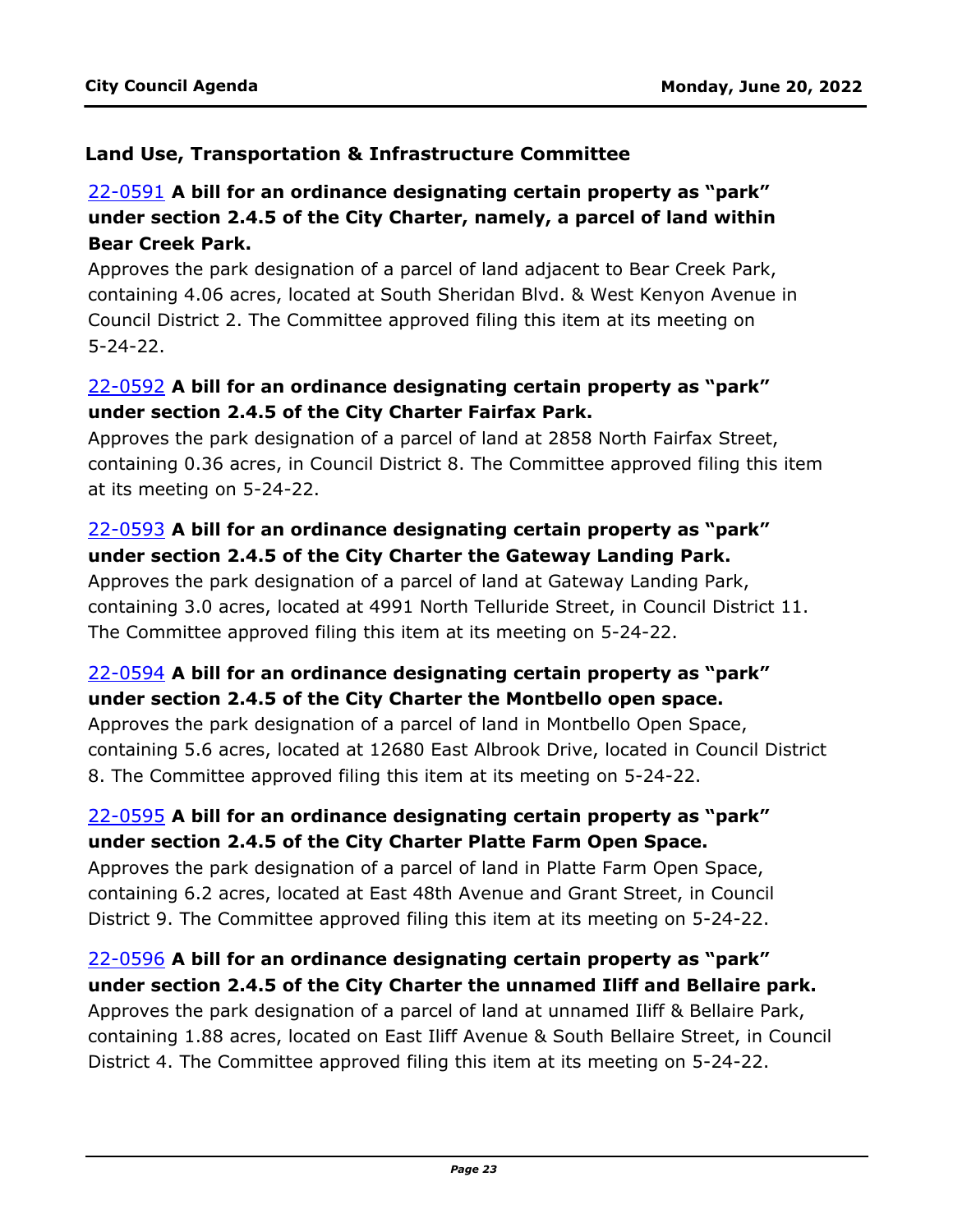### 22-0597 **A bill for an ordinance designating certain property as "park" under section 2.4.5 of the City Charter Uplands Park.**

[Approves the park designation for Uplands Park, containing 14.6 acres, located on](http://denver.legistar.com/gateway.aspx?m=l&id=/matter.aspx?key=21664)  East 50th Avenue from Trenton Street to Northfield Blvd in Council District 8. The Committee approved filing this item at its meeting on 5-24-22.

22-0598 **A bill for an ordinance designating certain property as "park" under section 2.4.5 of the City Charter as an addition to Westwood Park.** Approves the park designation for the Westwood Park addition, containing 0.48 [acres, located at Westwood Park on West Kentucky Avenue in Council District 3. The](http://denver.legistar.com/gateway.aspx?m=l&id=/matter.aspx?key=21665)  Committee approved filing this item at its meeting on 5-24-22.

#### **Safety, Housing, Education & Homelessness Committee**

22-0548 **A bill for an ordinance approving a proposed Grant Agreement between the City and County of Denver and State of Colorado Office of Behavioral Health, to provide funding for substance use disorder, mental health treatment, competency enhancements, and jail medication assisted treatment at Denver County Jail.**

Approves a grant agreement with the State of Colorado Office of Behavioral Health [for \\$1,224,421 and through 6-30-2023 to provide funding for substance use disorder,](http://denver.legistar.com/gateway.aspx?m=l&id=/matter.aspx?key=21615)  mental health treatment, competency enhancements, and jail medication assisted treatment at Denver County Jail, citywide (SHERF-202262959). The last regularly scheduled Council meeting within the 30-day review period is on 6-20-22. The Committee approved filing this item at its meeting on 5-18-22.

# 22-0617 **A bill for an ordinance enacting a new article XI, chapter 27 of the Denver Revised Municipal Code requiring unit owners' associations to notify homeowners of certain rights when initiating a foreclosure action and consolidating existing notice and disclosure duties for tenant rights.**

For an ordinance enacting a new article XI, chapter 27 of the Denver Revised [Municipal Code requiring unit owners' associations to notify homeowners of certain](http://denver.legistar.com/gateway.aspx?m=l&id=/matter.aspx?key=21684)  rights when initiating a foreclosure action and consolidating existing notice and disclosure duties for tenant rights. The last regularly scheduled Council meeting within the 30-day review period is on 6-27-22. The Committee approved filing this item at its meeting on 5-25-22.

# **RECAP OF BILLS TO BE CALLED OUT**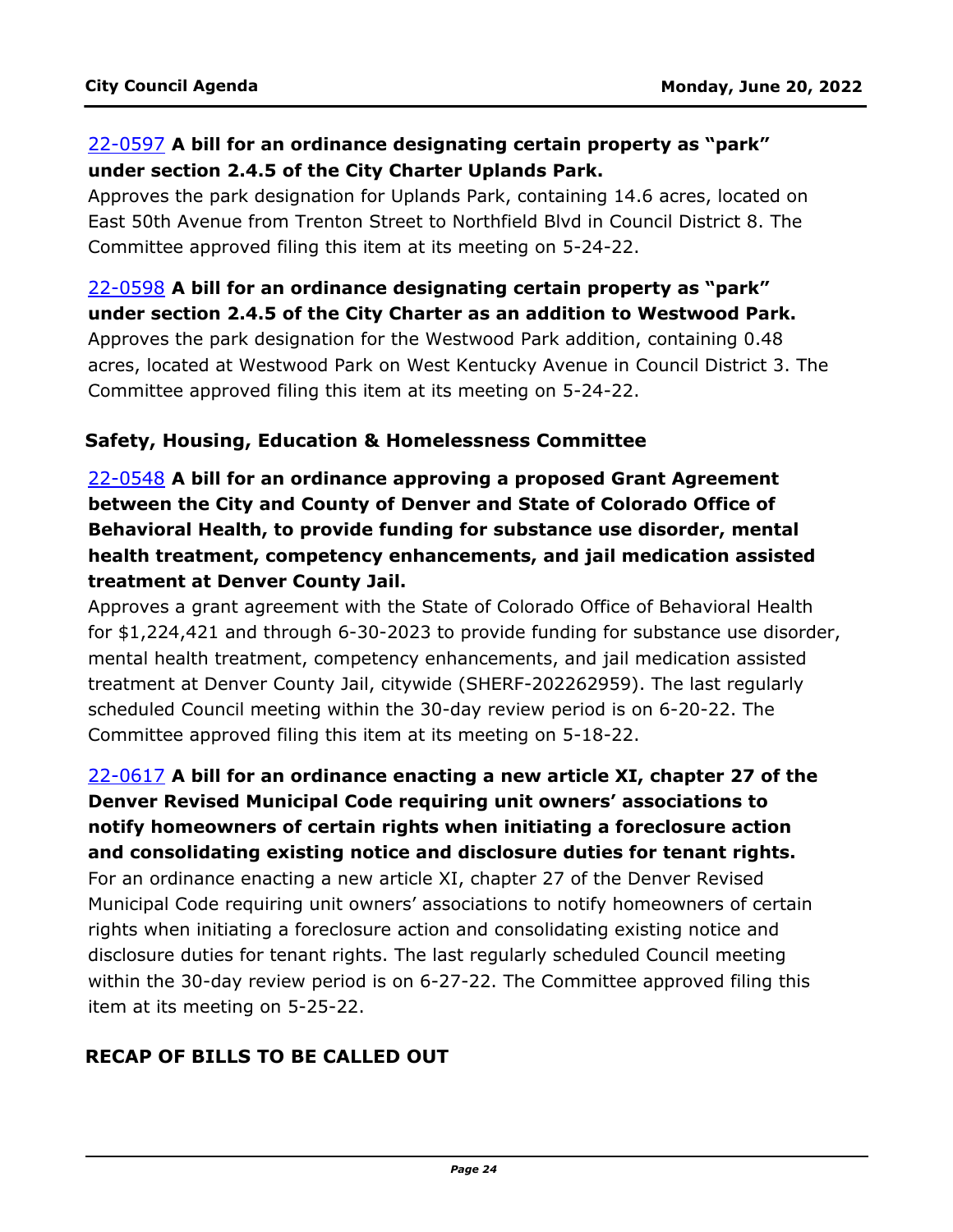#### **PRE-RECESS ANNOUNCEMENT**

Tonight, there will be a required public hearing on Council Bill 22-0471, changing the zoning classification for 2070 South Franklin Street in University; a required public hearing on Council Bill 22-0475, changing the zoning classification for 850 South Tejon Street in Athmar Park; a required public hearing on Council Bill 22-0469, changing the zoning classification for 1895 North Quebec Street and 1800 North Oneida Street in South Park Hill; a required public hearing on Council Bill 22-0470, changing the zoning classification for 1450 North Olive Street in Montclair; a required public hearing on Council Bill 22-0589, approving the 3015 East Colfax Urban Redevelopment Plan, the creation of the 3015 East Colfax Urban Redevelopment Area and the 3015 East Colfax Street Property Tax Increment Area and Sales Tax Increment Area; and, a required public hearing on Council Bill 22-0476, changing the zoning classification of 2524-2660 Larimer Street, 2609, 2623, 2641 Lawrence Street in Five Points. Anyone wishing to speak on any of these matters must go online to sign up during the recess of Council.

#### **RECESS**

# **COUNCIL RECONVENES AND RESUMES ITS REGULAR SESSION**

#### **PUBLIC HEARINGS - BILLS FOR FINAL CONSIDERATION**

#### 22-0471 **A bill for an ordinance changing the zoning classification for 2070 South Franklin Street in University.**

[Approves a map amendment to rezone property from U-SU-C to U-SU-B1 \(allows for](http://denver.legistar.com/gateway.aspx?m=l&id=/matter.aspx?key=21538)  an accessory dwelling unit), located at 2070 S. Franklin Street in Council District 6. The Committee approved filing this item at its meeting on 5-3-22.

### 22-0475 **A bill for an ordinance changing the zoning classification for 850 South Tejon Street in Athmar Park.**

Approves a map amendment to rezone property from E-SU-Dx to E-SU-D1x (allows [for an accessory dwelling unit\), located at 850 S. Tejon St. in Council District 7. The](http://denver.legistar.com/gateway.aspx?m=l&id=/matter.aspx?key=21542)  Committee approved filing this item at its meeting on 5-3-22.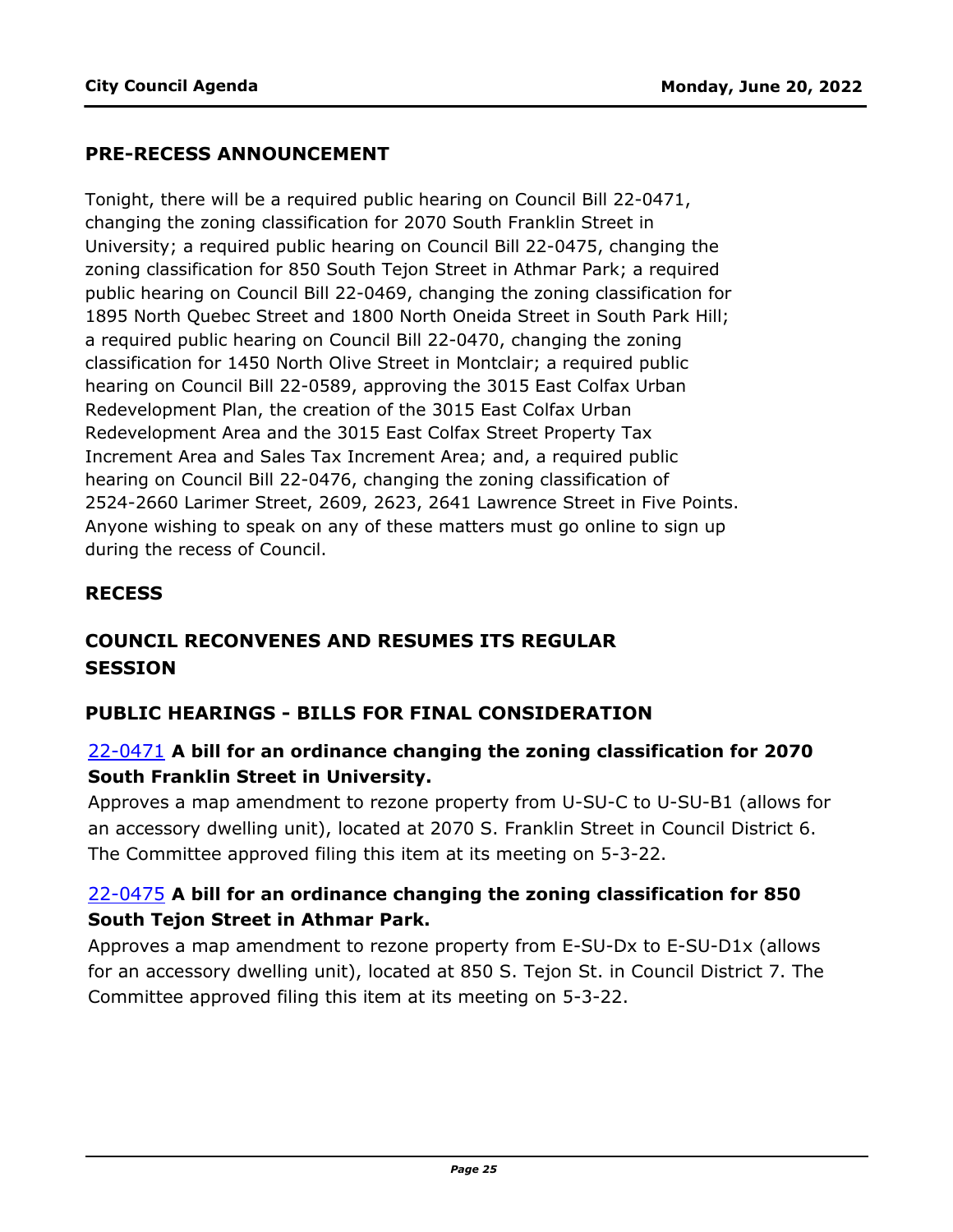### 22-0469 **A bill for an ordinance changing the zoning classification for 1895 North Quebec Street and 1800 North Oneida Street in South Park Hill.**

[Approves a map amendment to rezone property from CMP-EI, UO-3 to CMP-EI with](http://denver.legistar.com/gateway.aspx?m=l&id=/matter.aspx?key=21536)  waivers (campus zoning), located at 1895 N. Quebec Street and 1800 N. Oneida Street (and other associated addresses) in Council District 8. The Committee approved filing this item at its meeting on 5-3-22.

### 22-0470 **A bill for an ordinance changing the zoning classification for 1450 North Olive Street in Montclair.**

Approves a map amendment to rezone property from E-SU-Dx to E-SU-D1x (allows [for an accessory dwelling unit\), located at 1450 N. Olive Street in Council District 5.](http://denver.legistar.com/gateway.aspx?m=l&id=/matter.aspx?key=21537)  The Committee approved filing this item at its meeting on 5-3-22.

# 22-0589 **A bill for an ordinance approving the 3015 East Colfax Urban Redevelopment Plan, the creation of the 3015 East Colfax Urban Redevelopment Area and the 3015 East Colfax Street Property Tax Increment Area and Sales Tax Increment Area.**

Approves the 3015 East Colfax Urban Redevelopment Plan and authorizes the creation of an Urban Redevelopment Area and sales and property tax increment [areas in Council District 9. The Committee approved filing this item at its meeting on](http://denver.legistar.com/gateway.aspx?m=l&id=/matter.aspx?key=21656)  5-24-22.

### 22-0476 **A bill for an ordinance changing the zoning classification of 2524-2660 Larimer Street, 2609, 2623, 2641 Lawrence Street in Five Points.**

[Approves a map amendment to rezone property from C-MU-30 with waivers, UO-1;](http://denver.legistar.com/gateway.aspx?m=l&id=/matter.aspx?key=21543)  I-MX-3, UO-2, DO-7; G-MU-3, UO-3 to PUD-G 28 (mixed-use and multi-unit to planned development), located at 2524-2660 Larimer St, 2609, 2623, 2641 Lawrence St. in Council District 9. The Committee approved filing this item at its meeting on 5-3-22.